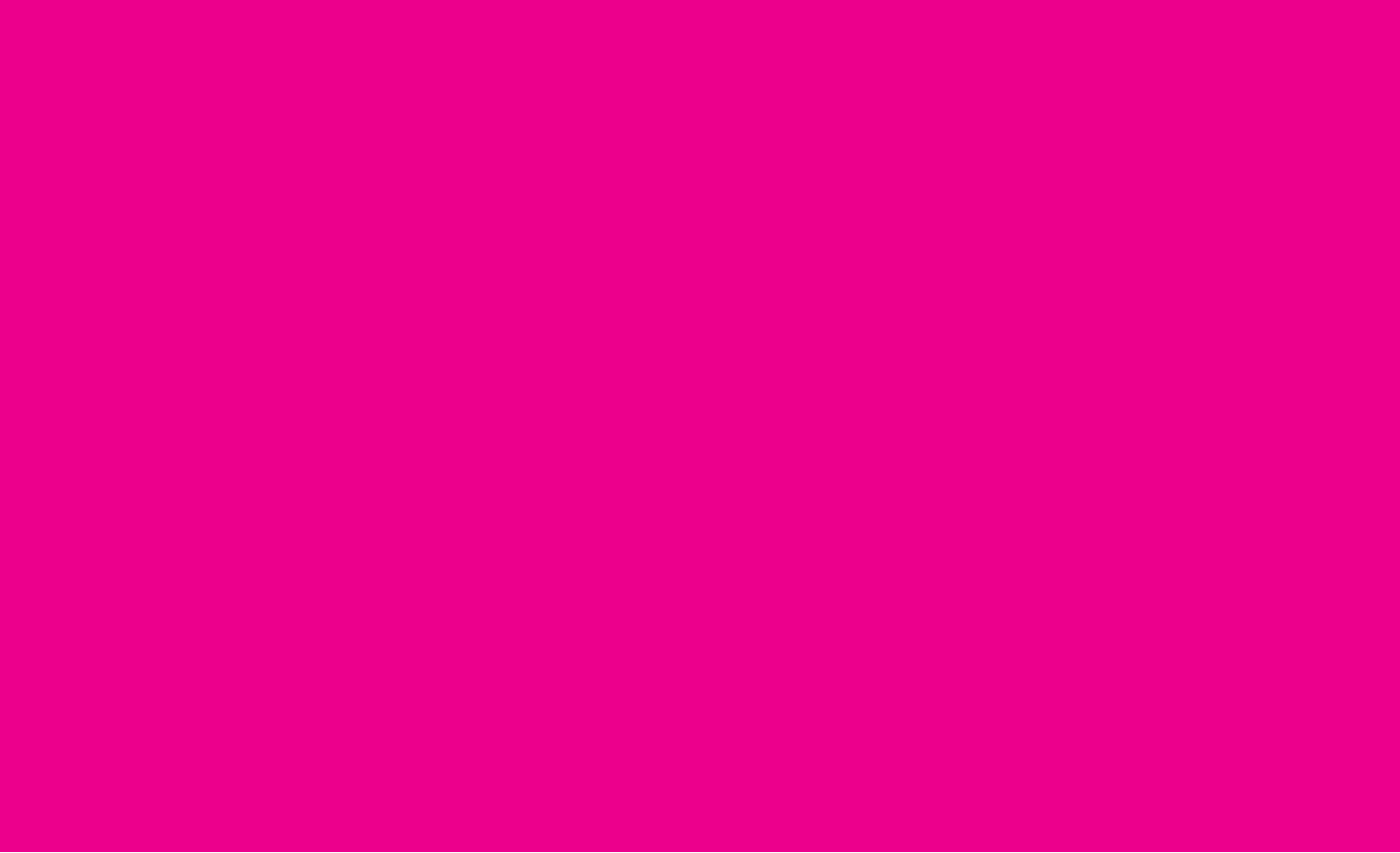# **Director's Thought**

I doubt there is a film in which an object, picture, sentence, or scene - intentionally or accidentally - would not rise to an exceptionally rich dimension of interpretation, to the level of metaphors, where the audience imagines a meaning beyond their simple material quality. There will obviously be scenes like this in my film. There will be scenes I can explain and ones I would never expect anyone to analyze in this or that way. I could write these down, talk about them, analyze these pictures or scenes, but I might be depriving them of their essence or mystery. I believe that the real desire to tell a story lives inside you only until you are able to preserve these enigmas.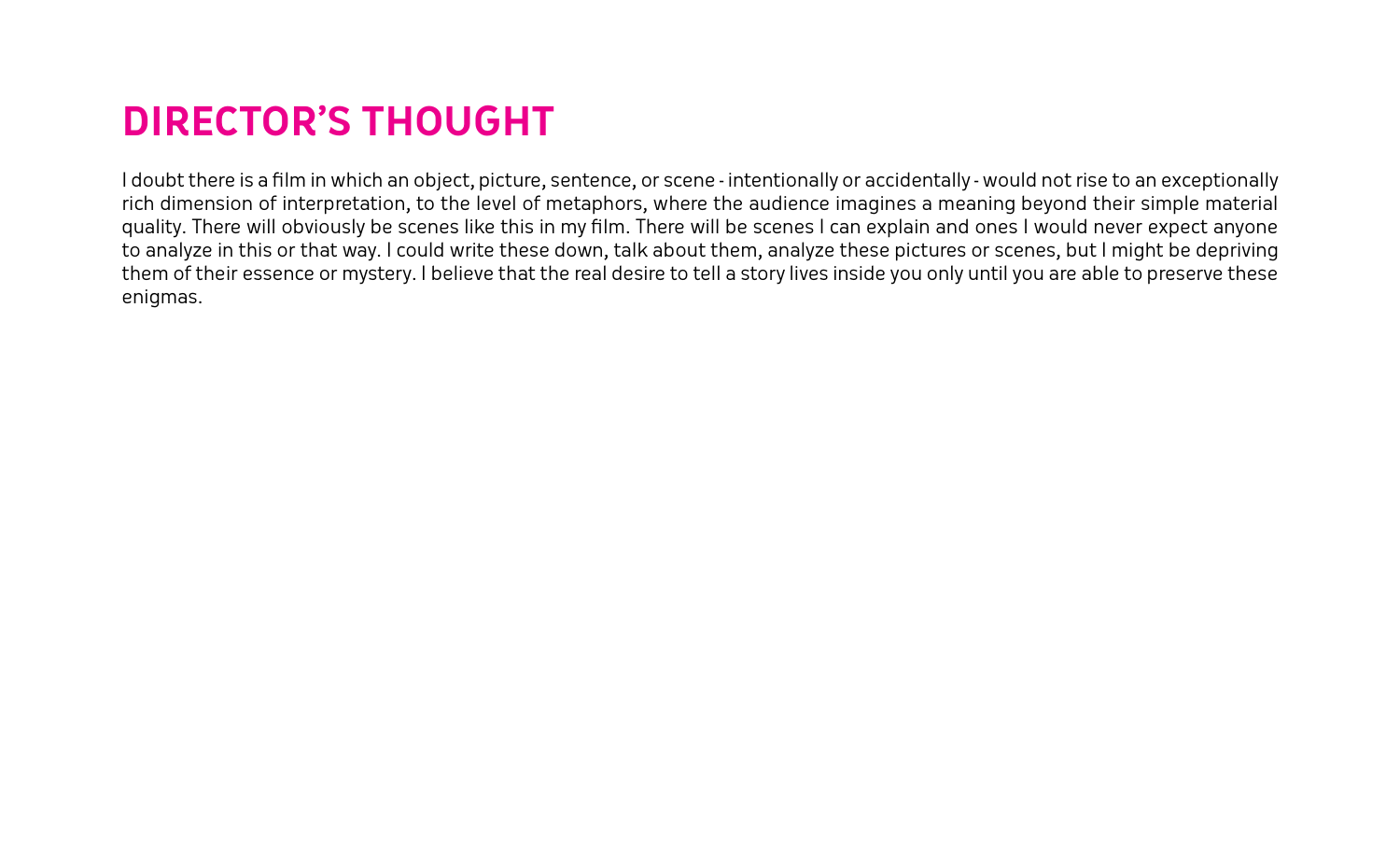#### CAST

ORSOLYA TÖRÖK-ILLYÉS, OANA PELLEA, RAZVAN VASILESCU ANDI VASLUIANU, SHAMGAR AMRAM

#### CREW

COSTUME DESIGNER: KRISZTINA BERZSENYI PRODUCTION DESIGNER: MÓNIKA ESZTÁN, PÉTER MÁTYÁSSY SOUND DESIGNER: GÁBOR BALÁZS H.A.E.S. ORIGINAL MUSIC: FLANGER, BURNT FRIEDMAN AND ATOM ™ EDITOR: PÉTER POLITZER DIRECTOR OF PHOTOGRAPHY: ANDRÁS NAGY H.S.C. LINE-PRODUCER: ANDREA TASCHLER CO-PRODUCER: MARCO GILLES, DANIEL MANN, ERNO MESTERHÁZY, MÓNIKA MÉCS, JUDIT ROMWALTER ASSOCIATE PRODUCER: ÁGI PATAKI, PÉTER REICH PRODUCER: IVÁN ANGELUSZ, ANDRAS HAMORI, GÁBOR KOVÁCS WRITTEN AND DIRECTED BY SZABOLCS HAJDU

#### production companies

FILMPARTNERS, KATAPULT FILM IN CO-PRODUCTION WITH: GILLES MANN FILMPRODUKTION, .M&M FILM, SPARKS, TV2 With support from Motion Picture Public Foundation of Hungary, National Cultural Fund, EURIMAGES, MEDIA Programme of the European Community

Hungary/Germany 2010, 111', colour

#### **CONTACTS**

#### **FILMPARTNERS**

H-1021 Budapest Huvösvölgyi út 62 Tel. +36 1 391 48 00 Fax +36 1 391 48 09 filmpartners@filmpartners.hu producer: Gábor Kovács e-mail: gabor.kovacs@filmpartners.hu tel: 0036 30 933 4324

#### Katapult Film

H-1023 Budapest Frankel Leó 21-23. Tel. +36 1 787 3558 Fax +36 1 787 3558 office@katapultfilm.hu producer: Iván Angelusz e-mail: angelusz@katapultfilm.hu tel: 0036 30 9511222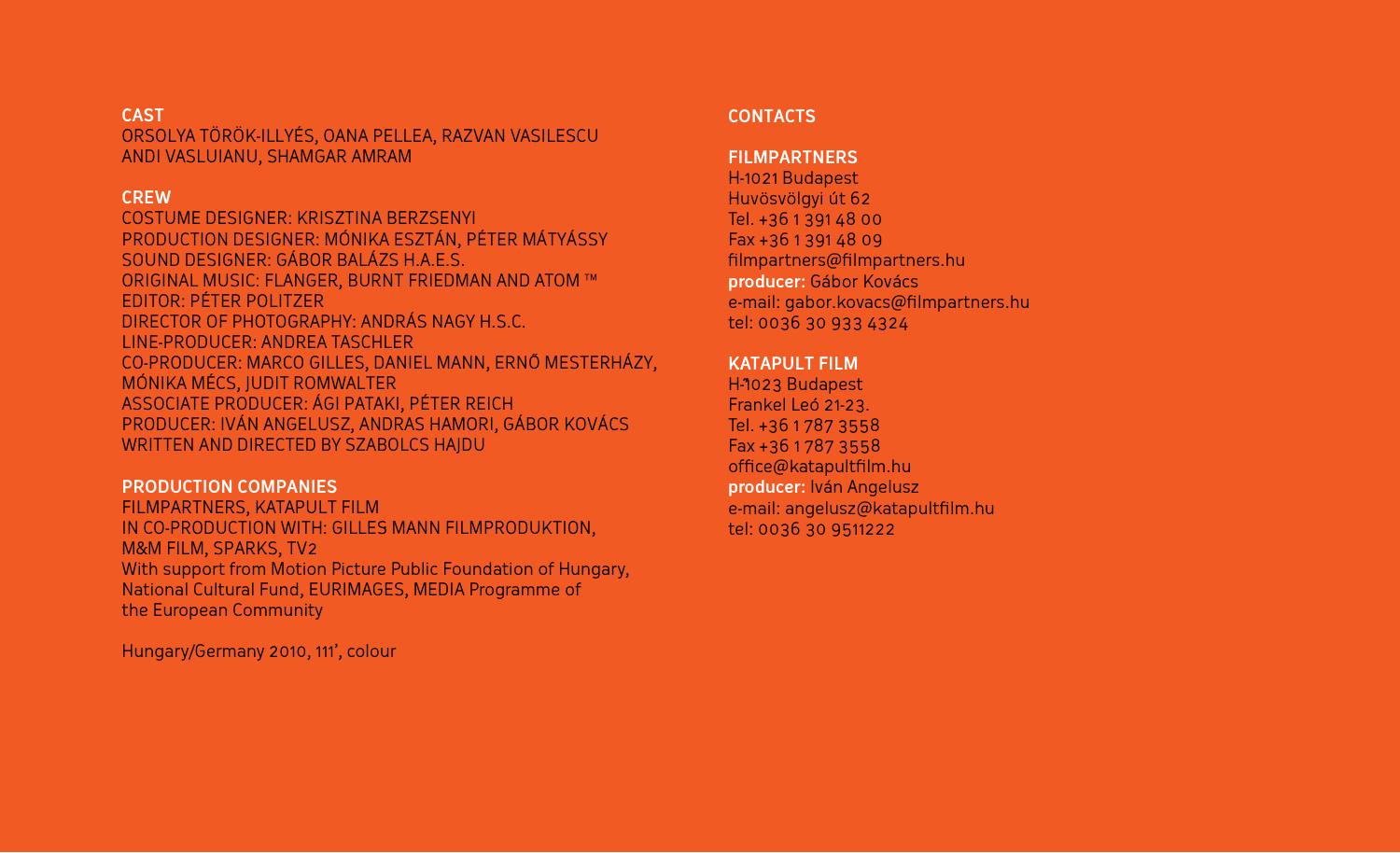

A FILM BY SZABOLCS HAJDU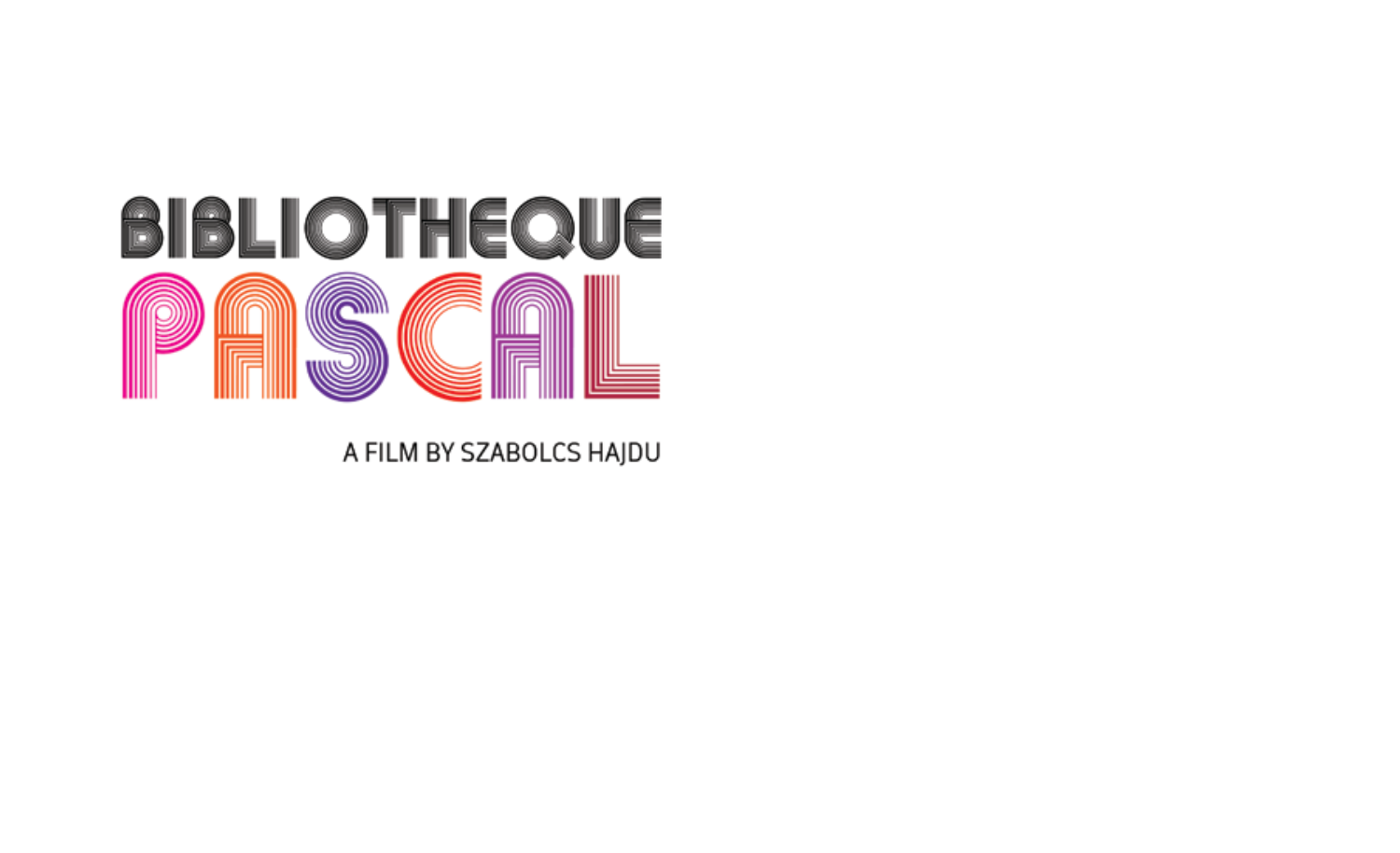# **SYNOPSIS**

Mona Paparu is a Romanian citizen of Hungarian nationality. By the Black Sea she meets a runaway convict, who takes her as hostage and locks themselves in a bungalow of a tourist camp. Viorel is an uneducated and dumb man, but his rich imagination and simple emotions have a great effect on the girl. They spend the night together but the next day the police surround the camp and kill Viorel while he is trying to escape. The fruit of Mona and Viorel's relationship is a baby girl whom Mona names Viorica…

Mona is alone with her three-year-old daughter and she gives marionett performances to make a living. At a performance she runs into her father, Gigi Paparu, whom she has not seen in years. Paparu tells her that he is very ill and has to travel to Germany for an operation. He asks Mona to travel with him. First she refuses, but then she appears at the station when the train is already leaving. She leaves Viorica with a distant relative, Rodica the fortuneteller.

During the trip father and daughter get closer and closer to each other. As they approach their destination, however, Paparu begins to behave strangely. When they arrive at a station in Germany Mona finds out that in fact, Paparu trades in prostitutes and to settle a debt he leaves Mona with two dangerous slave traders.

They smuggle Mona and several other East European girls to England in the back of a truck. Mona is to work for Pascal, who is the owner of a brothel camouflaged as a literary café called Bibliothèque Pascal. Mona is supposed to satisfy the desires of the rich clientele in the hidden rooms of the brothel.

In the meantime, the court of guardians takes the little girl from Rodica the fortuneteller. When Mona returns, she has to tell the authorities in detail what happened to her in England in order to get her daughter back. The film is Mona Paparu's account of her trips, her love affair and her calvary in Western Europe.

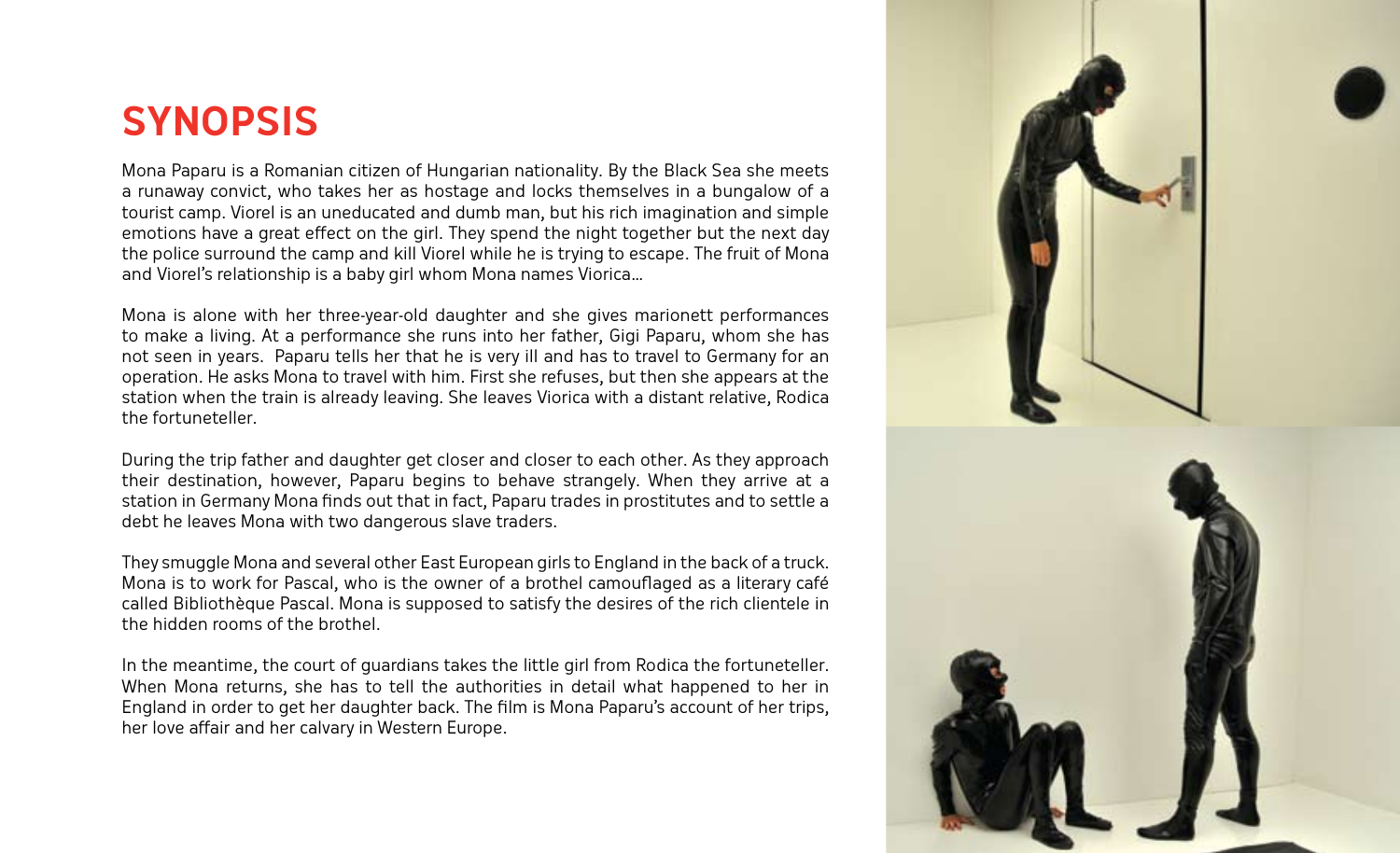# **SZABOLCS HAJDU**

Szabolcs Hajdu was born in Hungary in 1972. He studied at the Hungarian Film Institute and directed his short film Necropolis, which gained remarkable critical acclaim. Sticky Matters, his first feature film, was awarded the Jury's Special prize in the Kiev MOLODIST film festival in 2003. His next film Tamara won first Prize in the AVANCA film festival in 2005. His autobiographical movie White Palms was presented in Cannes - Quinzaine des Realisateurs in 2006. It went on to win numerous international awards. His television feature Off Hollywood was presented in the Edinborough International Film Festival in 2008. Bibliotheque Pascal is his fifth feature film.

STICKY MATTERS (Macerás ügyek) 2000, feature, 35mm, colour, 100 min

Prizes: 2001 Budapest Hungarian Film Week: Best First Film Director: Szabolcs Hajdu 2001 Kiev MOLODIST International Film Festival: Special Prize of the Jury

TAMARA (Tamara) 2004, feature, 35mm, colour, 75 min

Prizes: 2005 Avanca Film Festival: Cinema Prize 2004 Budapest Hungarian Film Week:

Special Prize of the Jury for Best Production Design to Szabolcs Hajdu, István Szaladják and Mónika Esztán WHITE PALMS (Fehér tenyér) 2006, feature, 35mm, colour, 100 min

Prizes:

2006 Budapest Hungarian Film Week Best Director: Szabolcs Hajdu Best Cinematography: András Nagy Best Producer: Iván Angelusz, Gábor Kovács, Ágnes Pataki, Péter Reich Best Editor: Péter Politzer Gene Moskowitz Prize awarded by the foreign critics People's Choice via Internet 2006 Essonne CINESSONNE: Grand Prix 2006 Istanbul Cinema & History Meeting International Film Festival: Best Film 2006 Karlovy Vary International Film Festival: Special Mention East of the West 2006 Ljubljana International Film Festival: FIPRESCI Award

Off Hollywood (Off Hollywood) 2007, feature 35mm, colour, 76 min.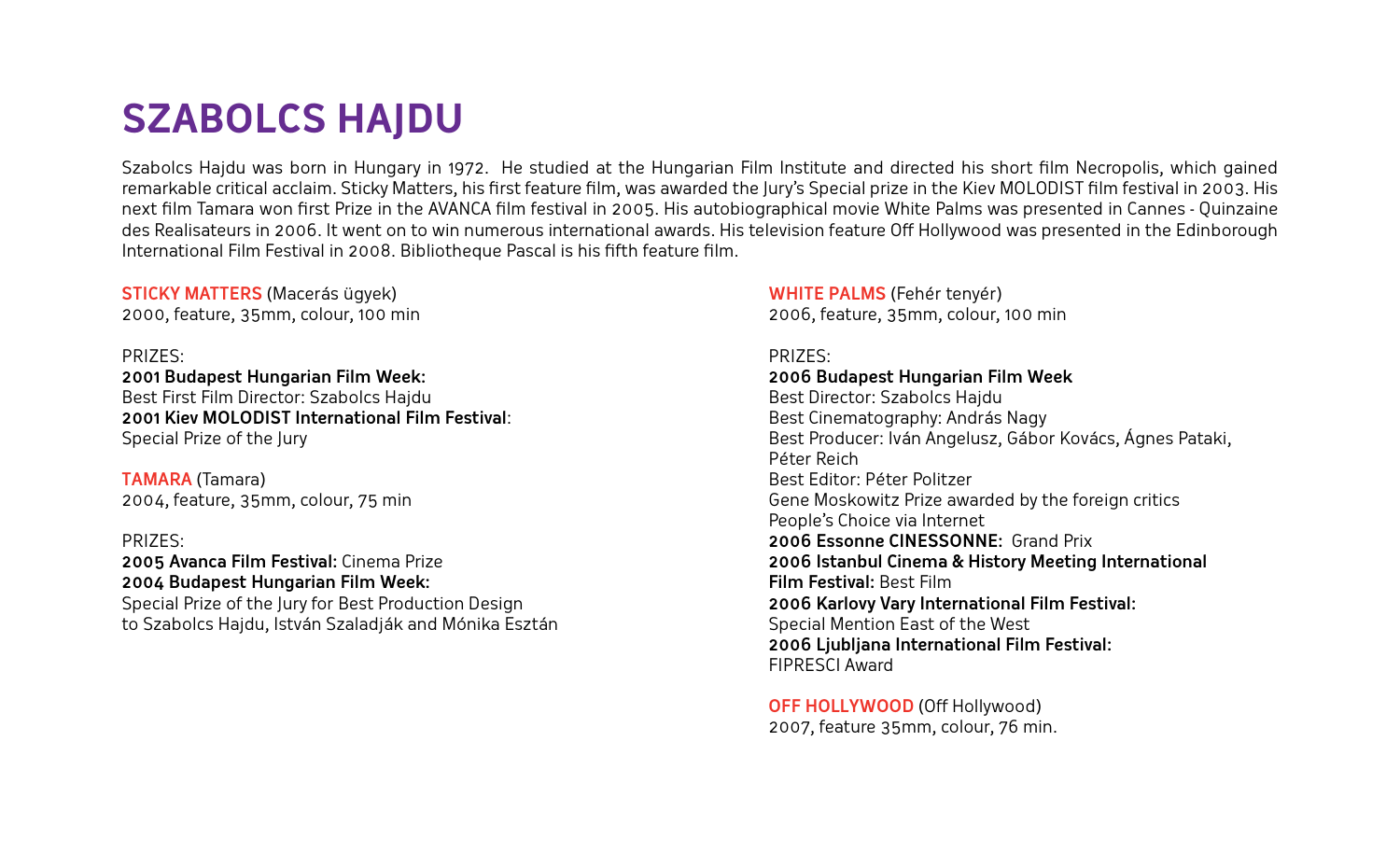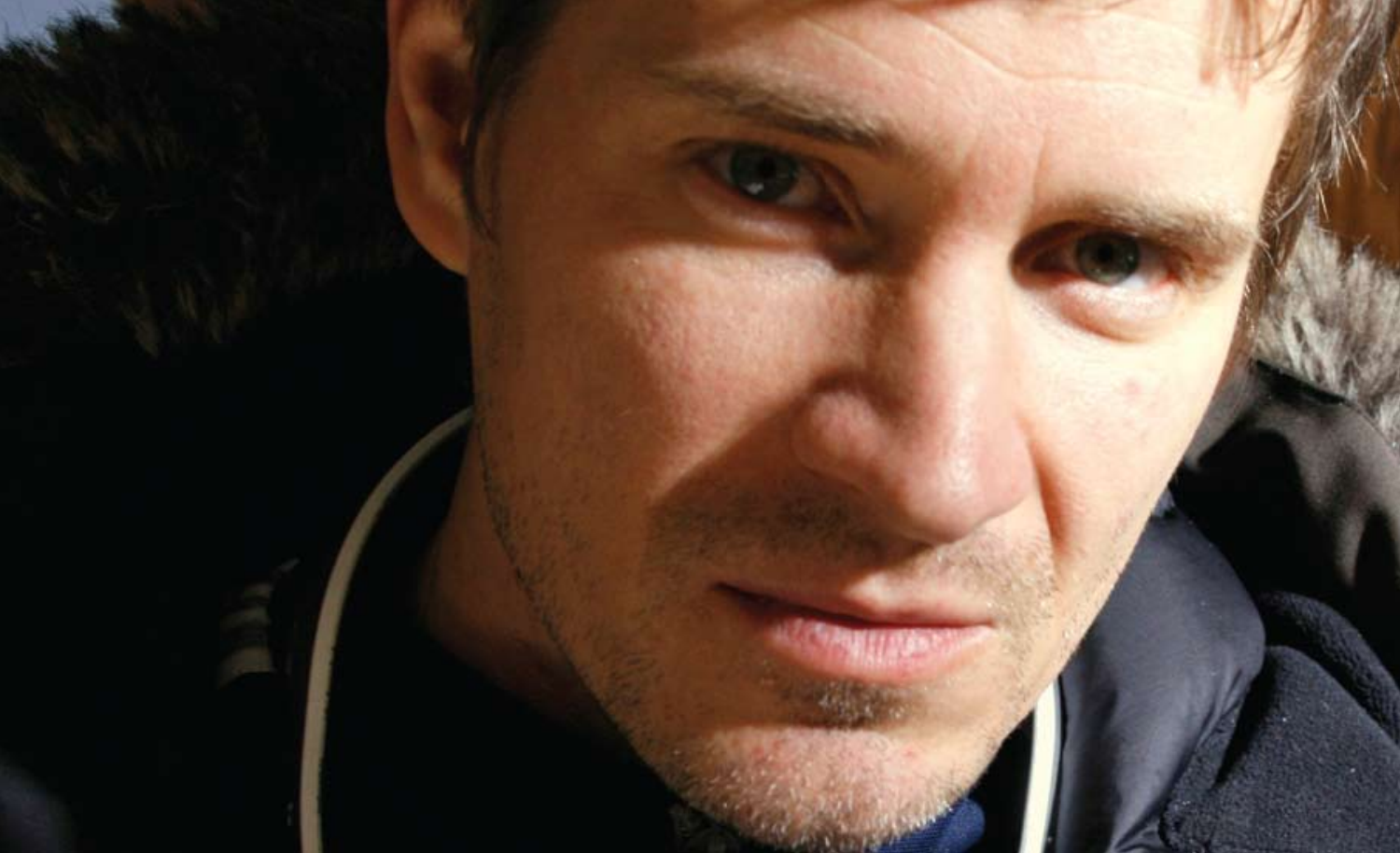### **Szabolcs Hajdu about Bibliotheque Pascal**

#### For how long have you been working on Bibliothèque Pascal?

SZH: I basically came up with the concept of Pascal 10 years ago when I was making Sticky Matters.

#### Does it often happen that you are already thinking about your next move while you still making a film?

SZH: Whenever I am shooting a film, it feels great to start something new, not to mention how this is an opportunity to escape. This is like an island where you can escape to from every single problem and trouble arising in the present in connection with the film being shot. I generally make good progress at such times. After a certain point, I prefer thinking about anything other than the film I am actually shooting. During the shooting of Sticky Matters it was Pascal that represented this fresh, new area. I worked in Romania as an actor, during which period I began putting the pieces of my first film together, and then I wrote a short novel from these around the time I was making Tamara, my second film.

#### Is this the final version of a finished novel?

SZH: Yes, this is a nearly 20-page short-story. In any case, every one of my films are based on literature, either novels or excerpts from dramas, or even an entire drama, like in the case of Tamara, which we performed on stage before actually making the film.

#### To what extent did the story portrayed in the novel change by the time it was adapted into a film?

SZH: Originally, this is a very simple sociological novel: it traces the life of a girl who leaves Romania to work in Western Europe, becomes a prostitute, then undergoes a complete personality change and can barely be recognised by the time she returns home. I wrote this novel in first person singular and the girl tells her very own story. Back then, there were not really any films that focused on the sex trade theme; however, Romanian film-makers have since made at least 2-3 such films and this is also the theme of the film Lilja 4-ever directed by Lukas Moodysson. First of all, I developed the storyline of the girl that became a prostitute, which I then further developed and linked to the paraphrases of the character Fantine in the Les Misérables scene, i.e., added the plight of a child to the story. This is about were I stood at the time Béla Tarr contacted me to tell me that he was setting up a new studio and asked me to join should I have any plans. I generally have several novels on stand-by, which was also the case at this particular moment, and even though I did not consider the theme of novel to be very relevant, I came to the point that it would be ideal for this studio and in this atmosphere.

#### Did you ever work with Tarr before?

SZH: No, we never worked together. I imagine he noticed my films and this is what led to us getting together. Otherwise, the ambiance of the original novel is completely different to what the film ended up like. Perhaps this is also why we did not end up shooting the film in Tarr's studio. In any case, Béla actively engaged in the creative preparatory work, read the novel and made recommendations about what should be changed in the first version of the screenplay.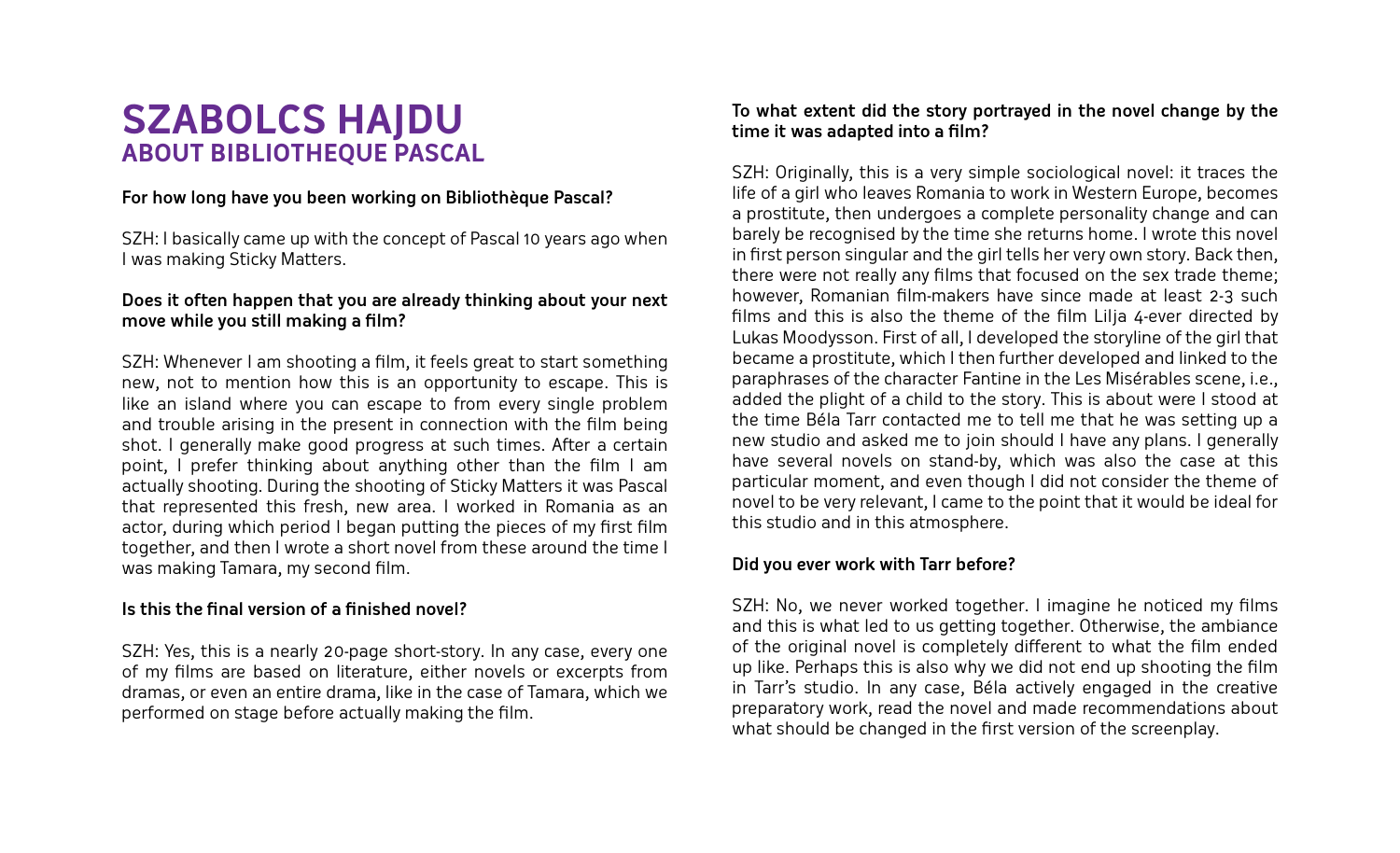#### What kind of changes did he recommend?

SZH: He recommended many things. He tried to remove trivialities and sneak special elements into the screenplay. He would also have liked me to make Mona less passive, since he was not impressed with how the main character hardly does anything, but simply lets things happen to her. Even when she knows she may get into trouble, she simply goes with the flow, because she does not dare or does not want to do the opposite. I actually really like these sorts of passive, drifting characters; however, I did manage to enhance Mona's level of activity thanks to Béla. As things went at the time, we mutually agreed to each go our own way, after which I began adding stylistic elements to the story.

#### Why do you like passive figures?

SZH: I prefer the leading actor to be the least typical character, who functions like a sort of black hole in the middle of the film. I attempt to bestow the lest possible character traits onto this figure; but naturally the figure becomes quite a character in the end, even though this figure was depicted as a passive onlooker in the screenplay. This is obviously because I myself am somewhat like this.

#### By the time you were ready with the story, films with similar themes began to appear in cinemas and at festivals.

SZH: I was aware of how others have already made films adapting similar themes, which is why I instead began thinking about why this film is timely from a functional perspective. As a matter of fact, my assistant recently showed me a Lady Gaga video clip on YouTube I have never seen before, which nonetheless has very similar elements to those in our film. Basically, what we imagined 2-3 years ago is now beginning to become functionally relevant.

#### What does this functional actuality mean?

SHZ: Materials, colours, extreme forms, continuous contrast of contradictory things; or using kitsch instead of harmony to create disharmony. I always try to break through the barriers of some sort of apathy. This is also what fashion is all about and certain films try to make an impact by using the same set of instruments. The way in which the Internet is capable of impacting people in all sorts of ways is also very exciting to me. It is easy, for example, to sit back and observe the wildest sexual habits; I wasn't the one who invented the latex fashion of the Bibliothèque Pascal luxury brothel, nor the vacuum bed featured in the film. I came across the latter when I was searching for the most extreme thing that shocks me the most and drives me to despair. Naturally, you are on the wrong track if a film, however clever and artistically elaborate, only serves to make the snob and enervated intellectuals of Western Europe dribble. I explicitly get annoyed whenever something only focuses on this or current trends. This is actually criticized in Pascal, or more specifically, thinking about this is what I picked on. In any case, when we shot the film, we gained first hand experiences about how in one end of Europe jumping into the irrigation canals heading towards the Black Sea after a hard day's work is the utmost and greatest joy for village boys, whilst in Western Europe, we need to go as far as the vacuum bed and suffocate to be able to start enjoying life once again. This is how far apart Europe is at present. At the moment, I am reading Tolstoy's Anna Karanina for the unteenth time, and I have come to the conclusion that nothing much has changed over the past 100-150 years, only back then, this story was all about intellectuals with French education and Russian pheasants.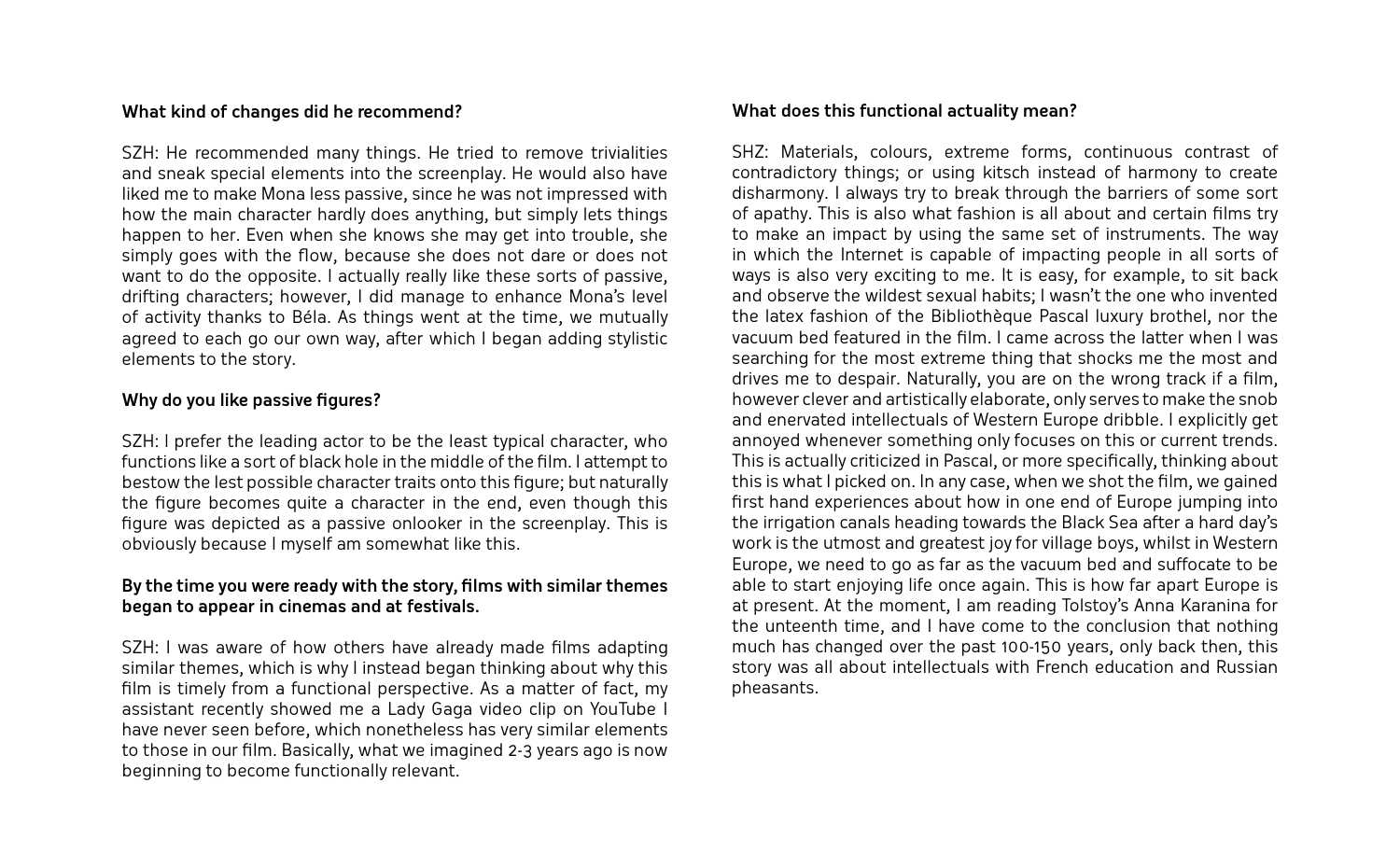You mentioned that whenever you are busy working on a film, coming up with new film plans is a great escape. Where did you escape to when you were making Pascal?

SZH: Sometime in summer when I had two free months and took a short break from Pascal I wrote the first version of a screenplay. During the same period, I happened to bump into Jim Stark, one of Jarmusch's producers, when I was on the judging panel of a festival, so we began contemplating what we could do together. I told him about this screenplay and the first application for funding we submitted has since been approved. I once took part in a sociology survey assessing deviant sub-cultures in eastern Hungary, and slavery after the era of political changes was one of its specific themes. This story tells the story of a criminal who is hidden away in a slave compound which once functioned as a cooperative, where, beyond marginalised people working for their daily ration and a roof over their heads, criminals also hide for shorter or longer periods of time, as it turns out from one of the interviews.

Gábor Köves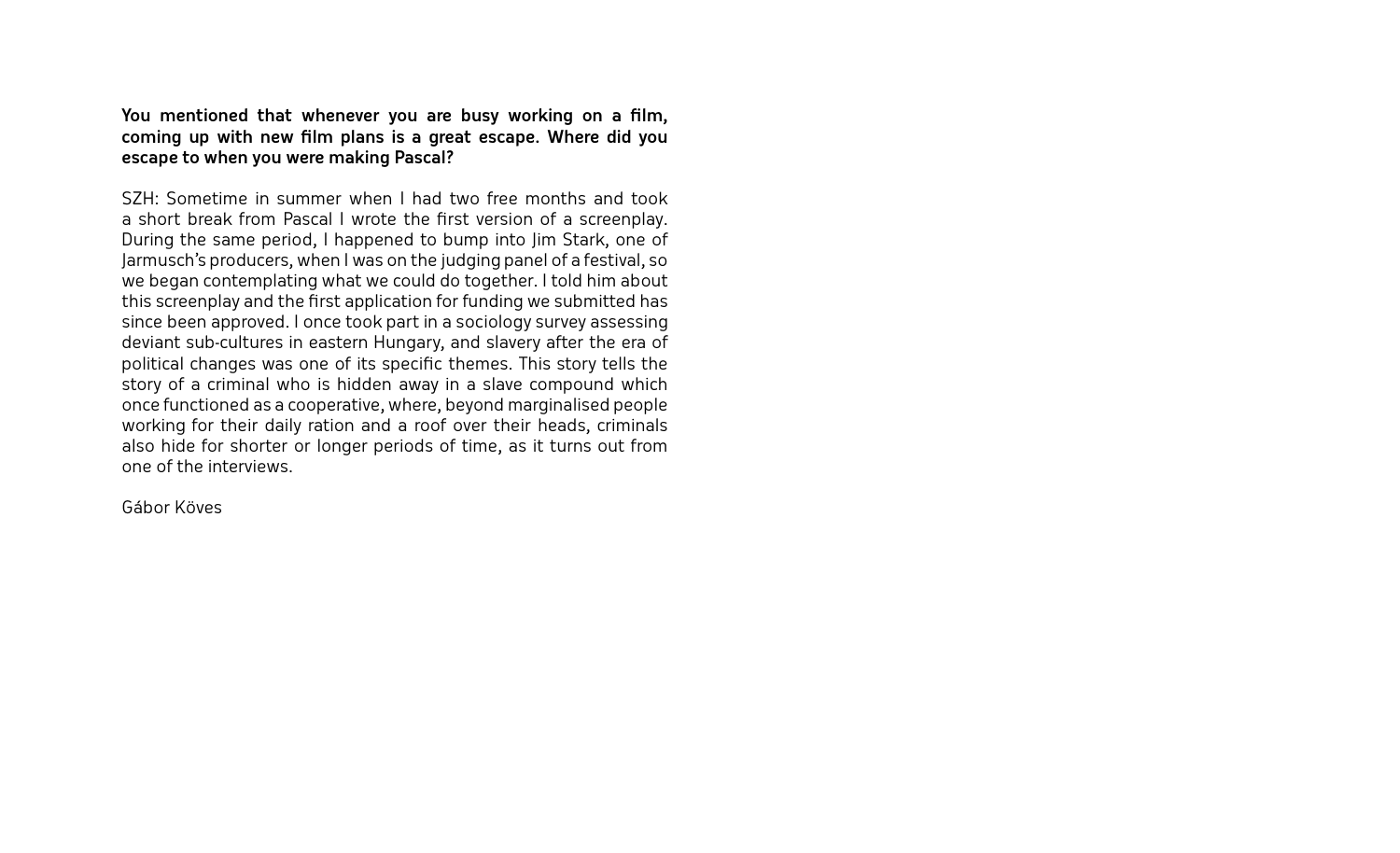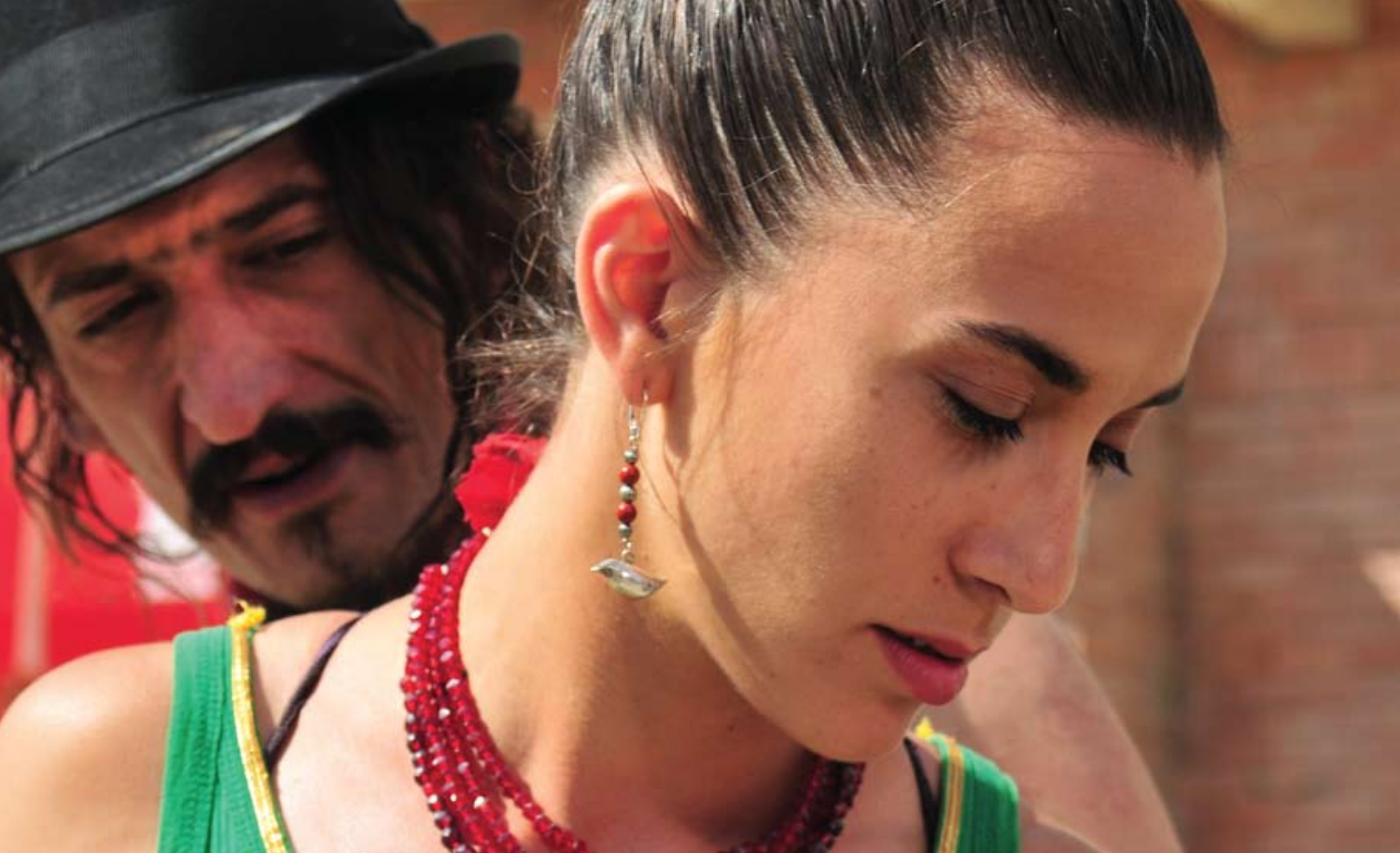## **Orsolya Török - Illyés about Bibliotheque Pascal**

#### A How many times have you worked with Szabolcs?

OTI: If counting feature films, this is the fourth time; however, this is a tricky question, since I was also very much involved in the films I did not play any role in. I too sometimes have to consult IMDB to find out which films I was officially involved in.

#### You continuously work together and are also a family. Do you understand each other without necessarily saying anything?

OTI: I don't know whether this makes things easier when we work. From a certain perspective it naturally does, since we know how the other person relates to the given piece of work from the very beginning. But I think we deal with this issue shyly. Once we work out the character, we don't really discuss relevant things on location. Just like you don't tell the other person how much you love them every five minutes.

#### Do you see any similarities between Mona in Bibliothèque Pascal and the other Hajdu heroines you played?

OTI: For instance, my hair at the beginning of the film is quite similar to the hair style I had in Sticky Matters. But to come to the point, I really like the way Szabolcs leaves a great deal of room for movement for his female figures; he is interested in what women are like and doesn't want to instantaneously dissect them or peg them down. I generally get quite annoyed when I see that the director has a very definite

opinion about the lead actor, which is why they end up having nothing to hide, no secrets left. Beyond the way Szabolcs's female figures are very feminine, they also play a sort of catalyst role. This is what Mona is like. She encourages the men she happens to meet to act, without doing much to achieve this. This catalyst role is a relatively passive thing; it was difficult to resist making Mona a more active figure in the film. We had to some way or other work out the amount of space and energy each meeting should occupy in the character's figure.

#### Did your character undergo any change during shooting?

OTI: There were no major changes, just fine-tuning rather. It mostly occurs in the beginning that we do something in a shriller way than actually needed, which works there and then, however seems far too exaggerated in light of scenes shot later on. For example, there is a puppet show in the film, which originally began much more like a show; however, when we shot the scene for the second time, the whole thing became more intimate and minimalist.

#### Does it help you build the character if you shoot in chronological order?

OTI: I am sure it would; however, in a film of this magnitude, this is practically impossible to execute. We managed to follow some sort of chronological sequence in the beginning; however, we were shooting the film for two years, which altogether excludes this possibility.

#### Is it difficult to pick up a scene that was not finished weeks or even months later?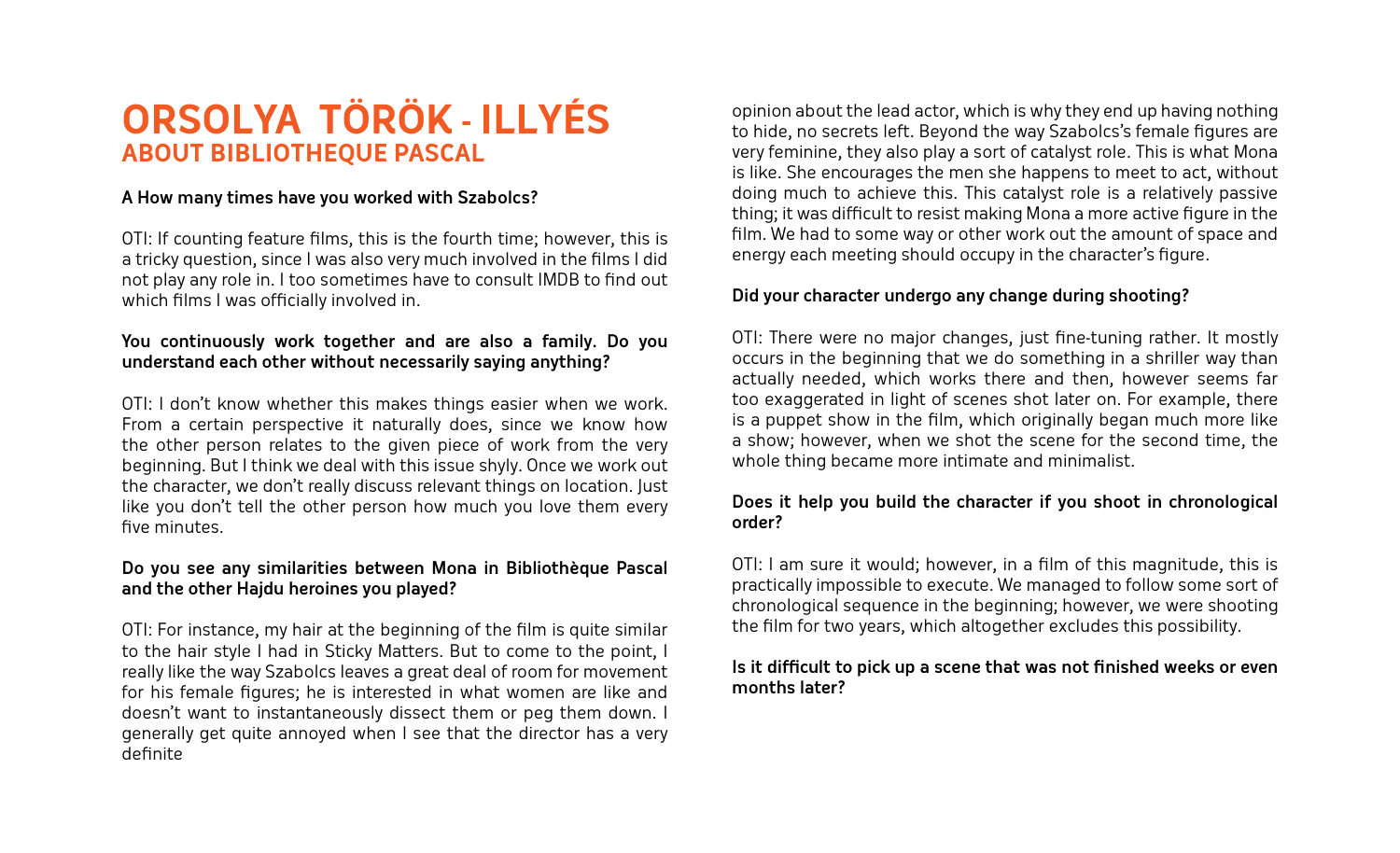OTI: This is practically potluck. We need to take aim once again. I do try, but it is very difficult, also because I never watch my scenes after shooting. This is even hard for me later on, not to mention immediately there and then. It has nevertheless happened that I felt that something was missing after finishing a given scene, but we didn't have to shoot it again, since that little something that makes everything fall into place was already there on the monitor, namely, the composition, lighting and co-actor. However, to do this, you need to see things from the outside, which the actor is incapable of; only the director is able to view things from an external perspective.

#### Except for you, mostly Romanian actors played in the film. Did you know any of them before?

OTI: Seeing I am from Mures, I knew them very well; Razvan Vasilescu, Oana Pellea and Mihai Constantin were my role models as a teenager for whose sake I travelled all the way to Bucharest just to see them on stage. At the beginning of the 90s, which coincides with my teenage years, Romanian theatre and cinematography was experiencing a golden age and these actors were in the limelight at the time. I later managed to pass this enthusiasm on to Szabolcs, too.

#### Did the Mures filming location give you a slight upper hand?

OTI: Whenever I am shooting on location, I could just as easily be on the moon; this is about the way I feel. There was a moment, though, when I was sitting at a zebra crossing in the middle of Mures at 3:30 a.m. getting make-up put on; this really did seem absurd, since all this was actually taking place on the main square of my home town.

However, whenever we are filming on location, I generally find it impossible to relax and go sight-seeing; at such times, I even hate having a day off, since I am constantly preoccupied with what has happened so far and feel anxious about what comes next.

Gábor Köves

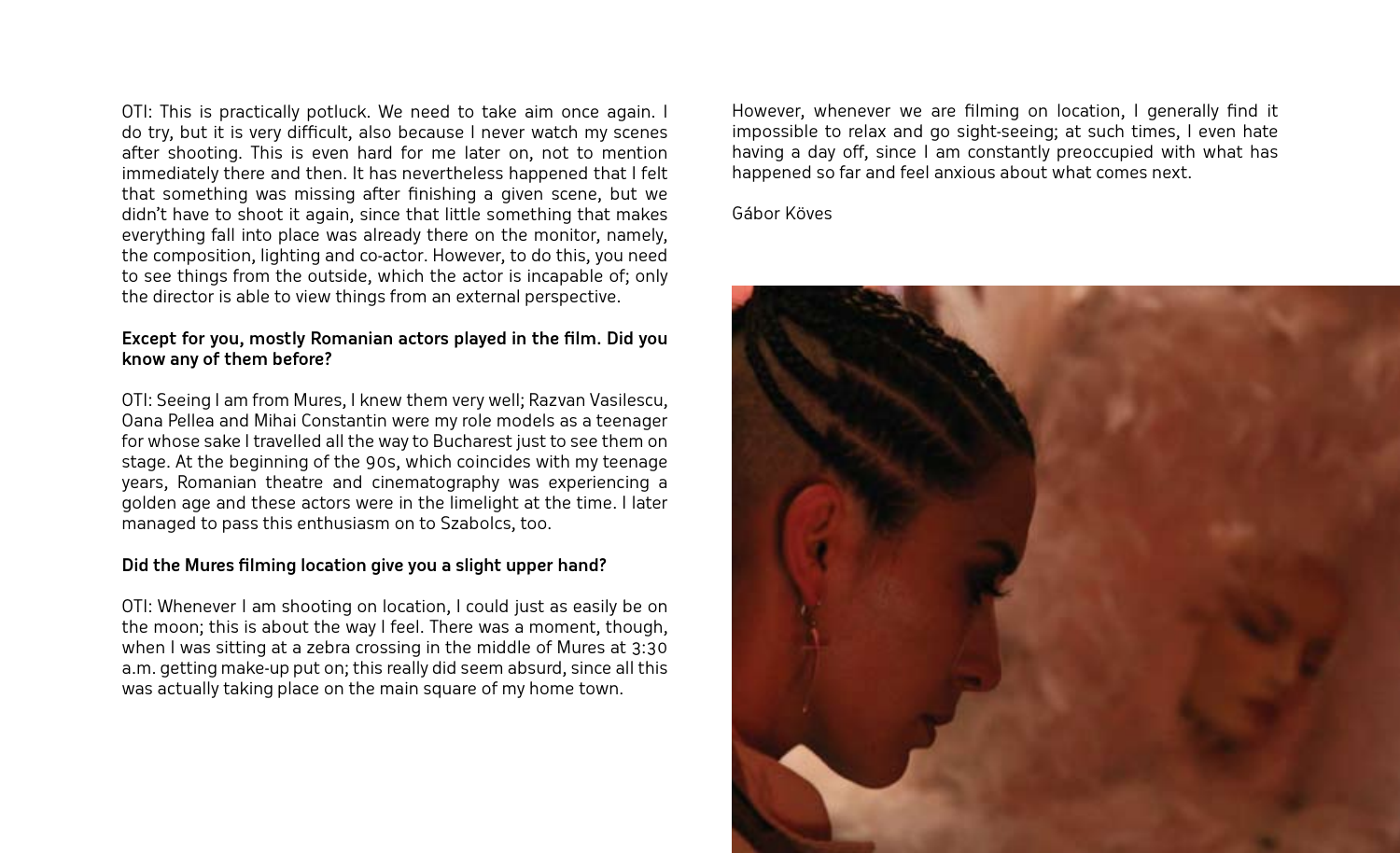### **András Nagy about Bibliotheque Pascal**

#### You worked together with Szabolcs Hajdu in two feature films. To what extent did Off Hollywood and White Palms prepare you for cameraman tasks in Bibliothèque Pascal?

AN: White Palms has a strong documentary strand; we shot the whole film with a hand-held camera and very often under natural light. The imagery of Off Hollywood cannot be compared to that of Pascal; we shot the film in a very short period of time, moreover, it was not destined to be a feature film, but to be screened on television. This is the story of the calamities of a women, which the imagery also mirrors and this is why we worked with gloomy colours. However, in Bibliothèque Pascal we trace the story of a woman with a very clean conscience, namely, Mona, who has the ability to look in awe at the world, like a just like a small child. This is why it was absolutely evident that we need to use clear imagery, i.e., work with clear colours and light, or make the material glow, since we need to tell the whole story from Mona's perspective. In this regard, Bibliothèque Pascal is very different to White Palms and Off Hollywood. This is a wonderful film with clear colours.

#### Are there any images used as anchorage points to portray this world?

AN: In the beginning, when we began to work with Szabolcs on this film, we selected a good number of images, films and music as references, for example, the 1964 film classic I am Cuba directed by Kalatazov.

This film is filled with extremely long and complex scenes; I hardly know of any other film that is as modern as this black and white movie. Jeff Wall's imagery was also a great help; there is some sort of dense leanness in his photos that helped me elaborate Pascal's imagery. Paintings by George Grosz were a similar help, as was Flanger's music, which in any case Szabolcs and I have been keen on using ever since White Palms; however, it did not suit this film, but was all the more adaptable to Bibliothèque Pascal. It suited Pascal to such a degree that we shot many scenes by playing Flanger from playback, and it was this music that gave us the tempo.

#### Did you use any other kind of music?

AN: For example, Beatles. The song Penny Lane was an obvious choice for the scenes shot in Liverpool.

#### How much did the imagery change during the course of shooting?

AN: 5 dialogues, Mona's 5 encounters are the backbone of this film. The screenplay originally included three of these; however, later on Szabolcs and Péter (Péter Politzer, editor of the film) both realised that two dialogues are missing, which would provide pillars underpinning the film. For me, from a visual perspective, the most difficult task involved resolving the visual presentation of these stations. Filming a spectacular scene where, say, a crowd of 100 appears on the scene is one thing from the cameraman's perspective; filming a conservation taking place between two people in a confined space is a completely different task. And this is exactly the sort of intimate space where Mona's encounters take place throughout the whole film, and it was these scenes that had to be designed in the context of colour dramaturgy.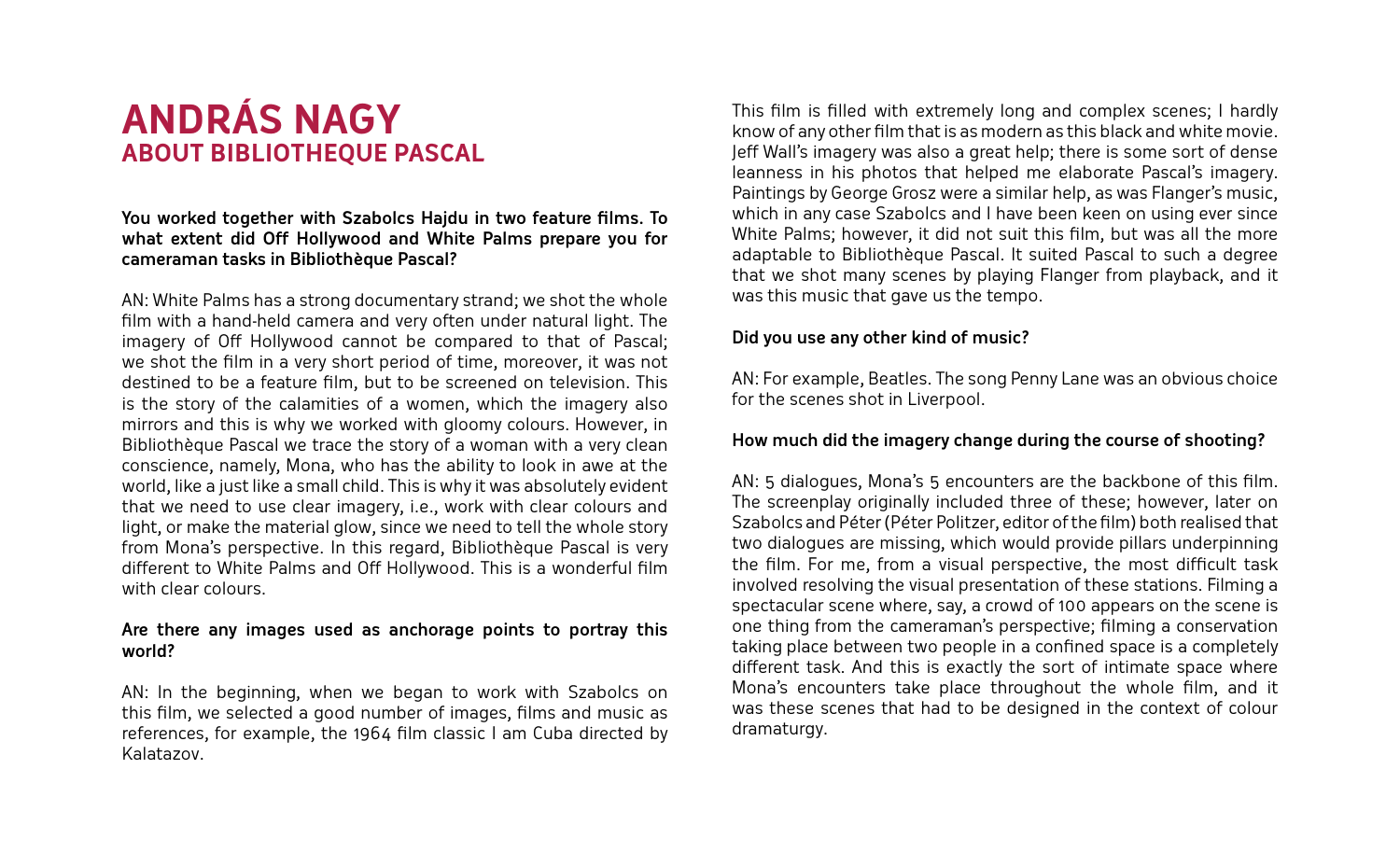For example, there is a red room in the luxury brothel of the Bibliothèque Pascal. Mona basically has no idea where she is or what will happen the first time she enters this rooms. We knew beforehand that we need to choose an extremely strong monochrome venue evoking strong emotions, for which the colour red is the perfect choice. However, as the story moves forward and Mona is beginning to dawn on the situation she has landed herself in, we begin adding various colours to the scene. In the final scene when Mona is making her mind up, as far as I can recall, 4 different coloured lights were used to illuminate the actors. This too moves the story forward, even if the audience is not aware of this.

#### What kind of lighting was most suitable for Mona, i.e., Orsolya Török-Illyés playing this role?

AN: Orsi Török-Ilyés is a very special actress both in terms of technique and appearance. She is easy to light; however, too harsh lighting needs to be avoided. Highlighting her eyes is what suits her best. This is particularly relevant in this story. I had to come up with different sorts of lighting for each actor and actress; however, I had to rely on Orsolya's lighting for finding the lighting that best suits their facecharacter.

#### What kind of materials and techniques did you decide to use?

AN: At the very beginning I decided that I will use analogue technology in this film wherever possible. Analogue material has a distinct personality and black colour that is impossible to imitate. Visualising this pure chemistry was an extremely important objective for me.

We even defined each minute camera movement in advance. We used many camera movers, cranes, remote heads and hand-held cameras. The one thing we decided was that we do not wish to use a steadycam, since the movements of a steadycam are far too soft and delicate, which by no means suits this story. We attempted to devise the visual rhythm which best adapts to the film by using a combination of conventional devices and hand-held cameras.

Gábor Köves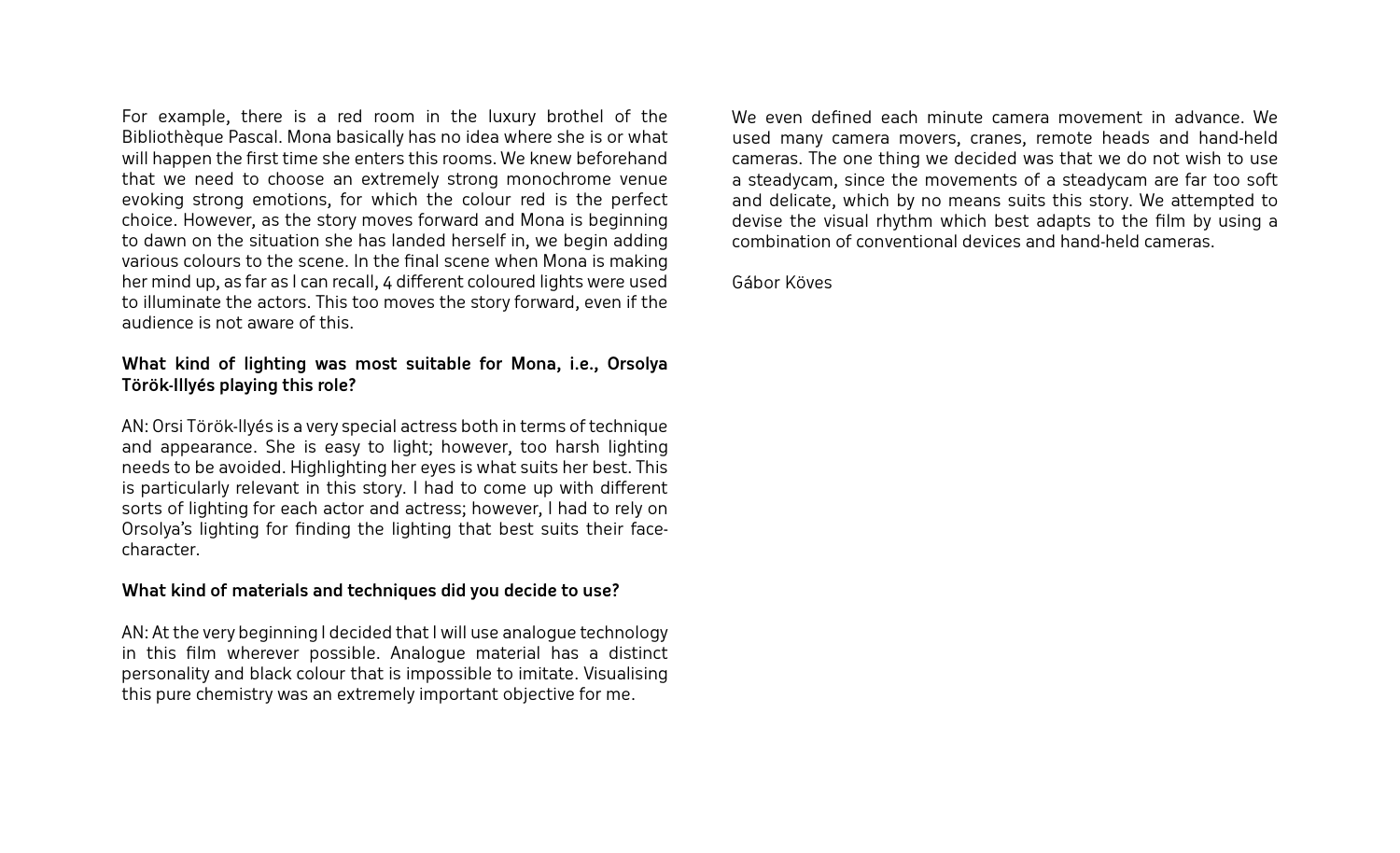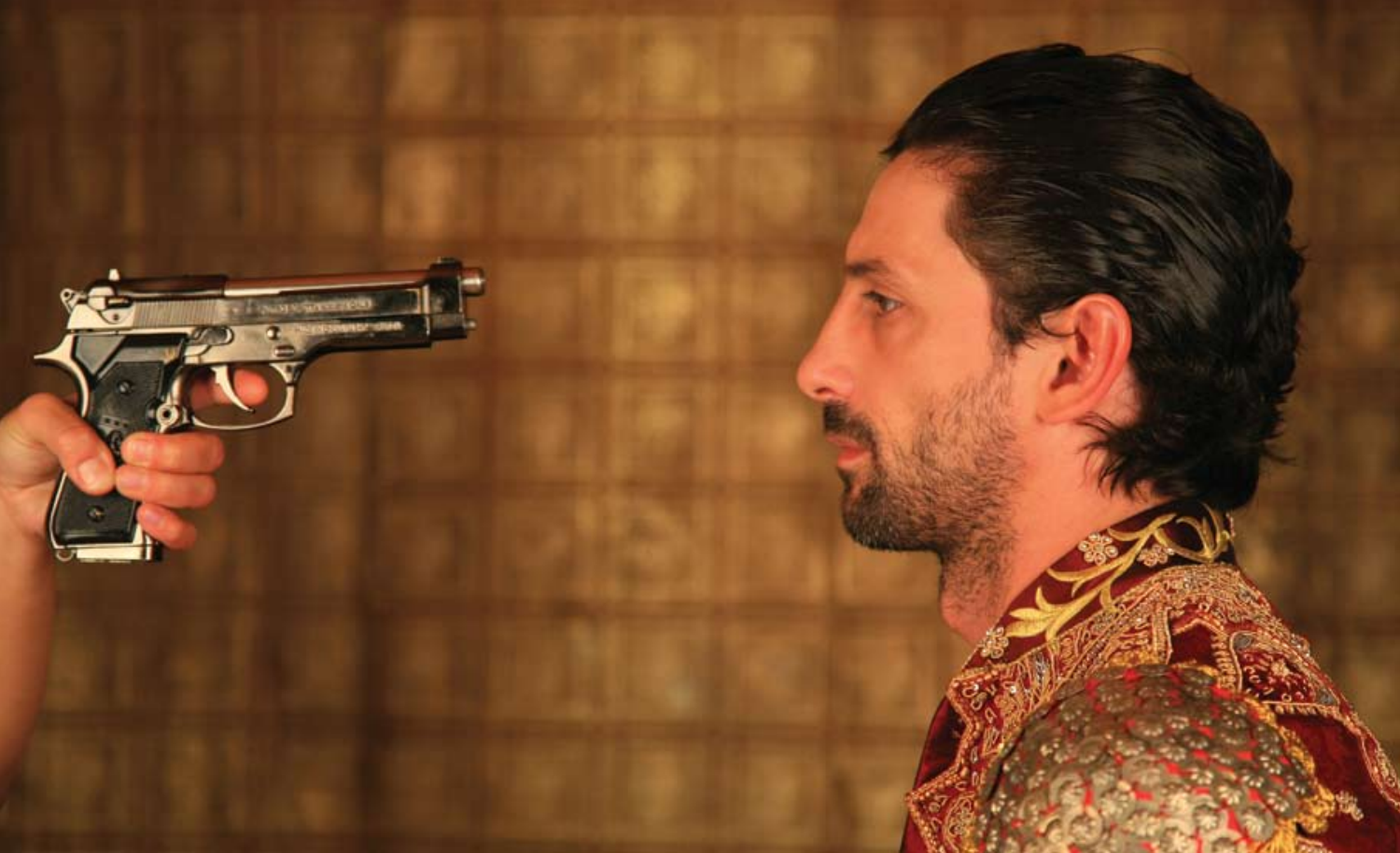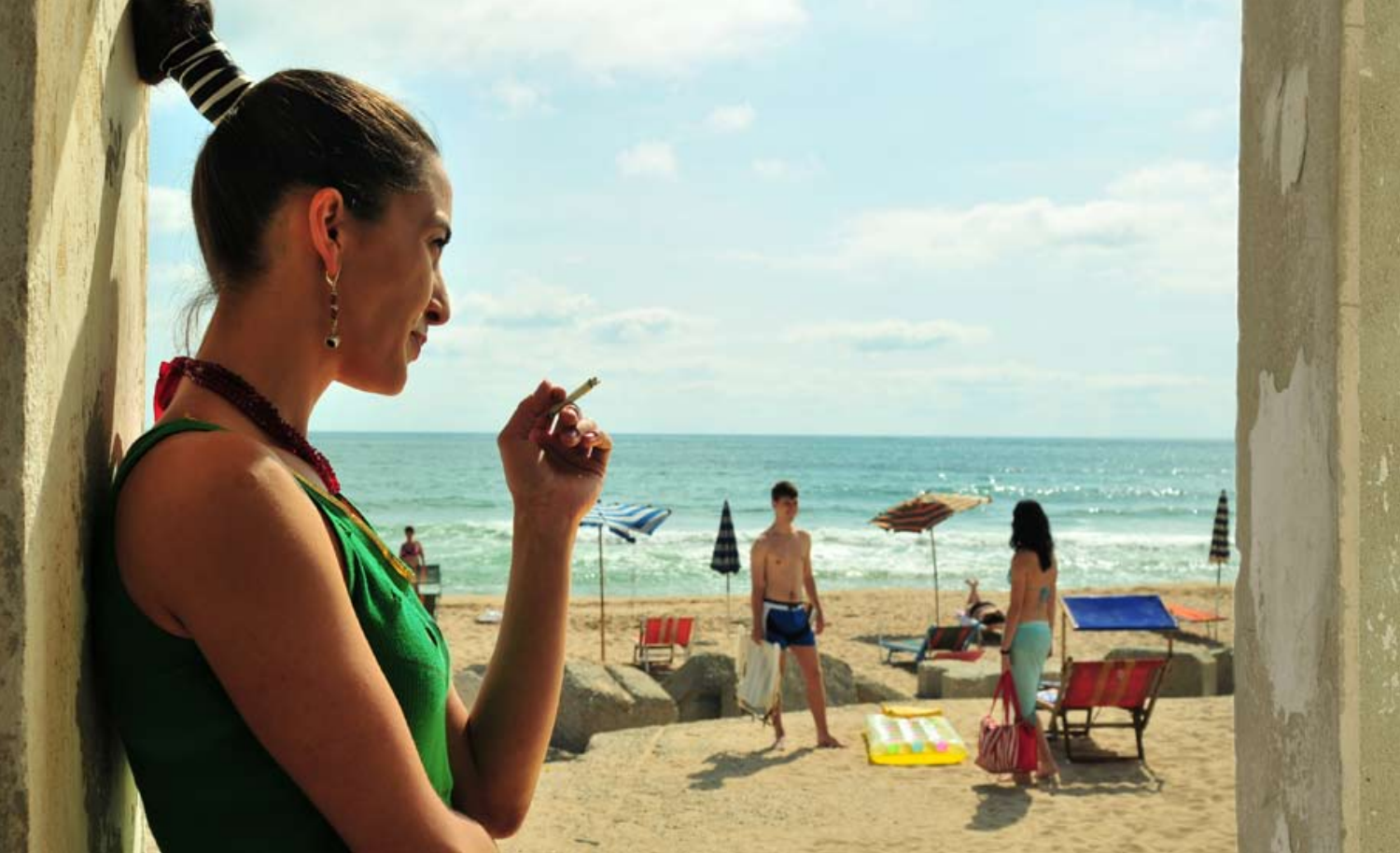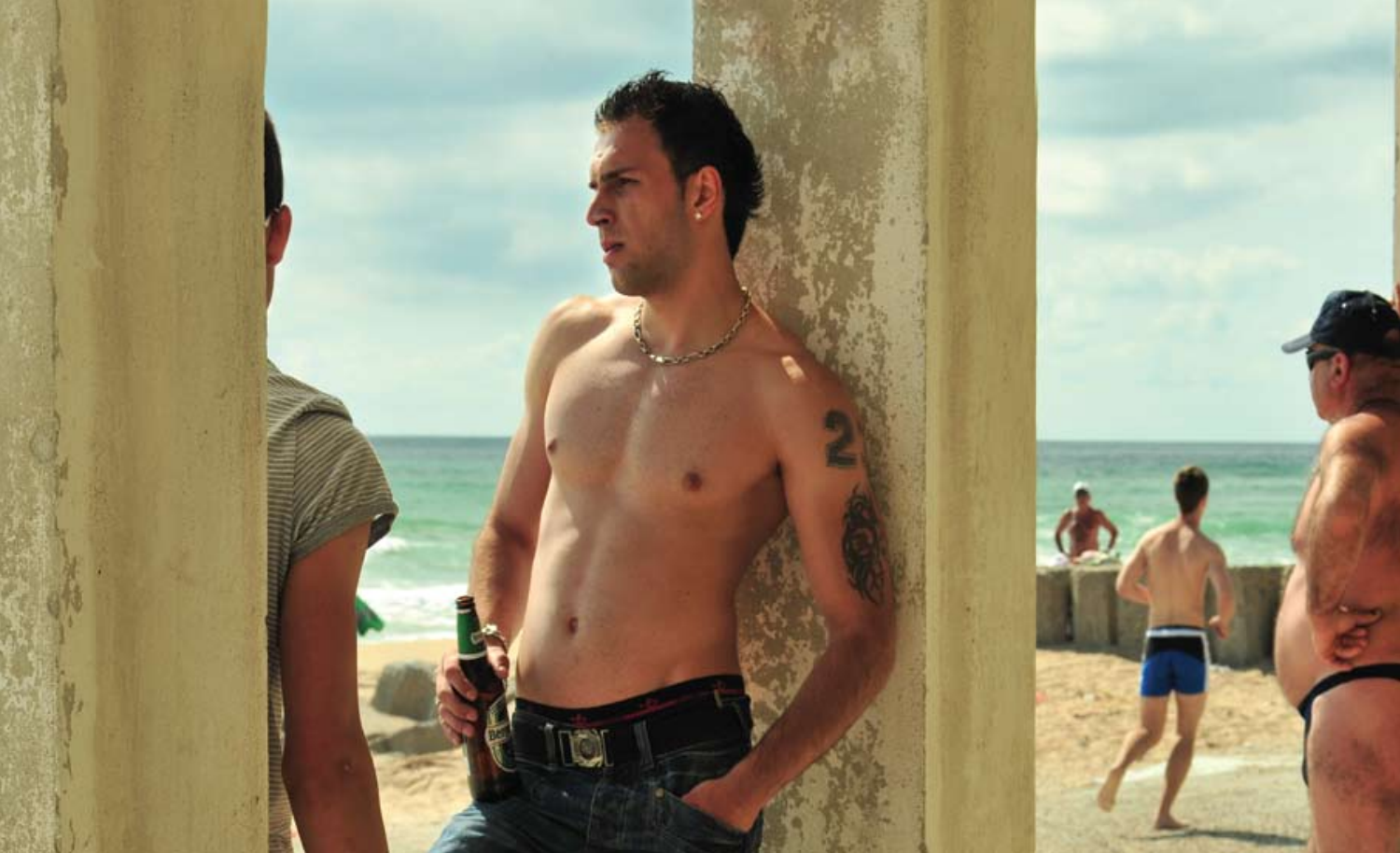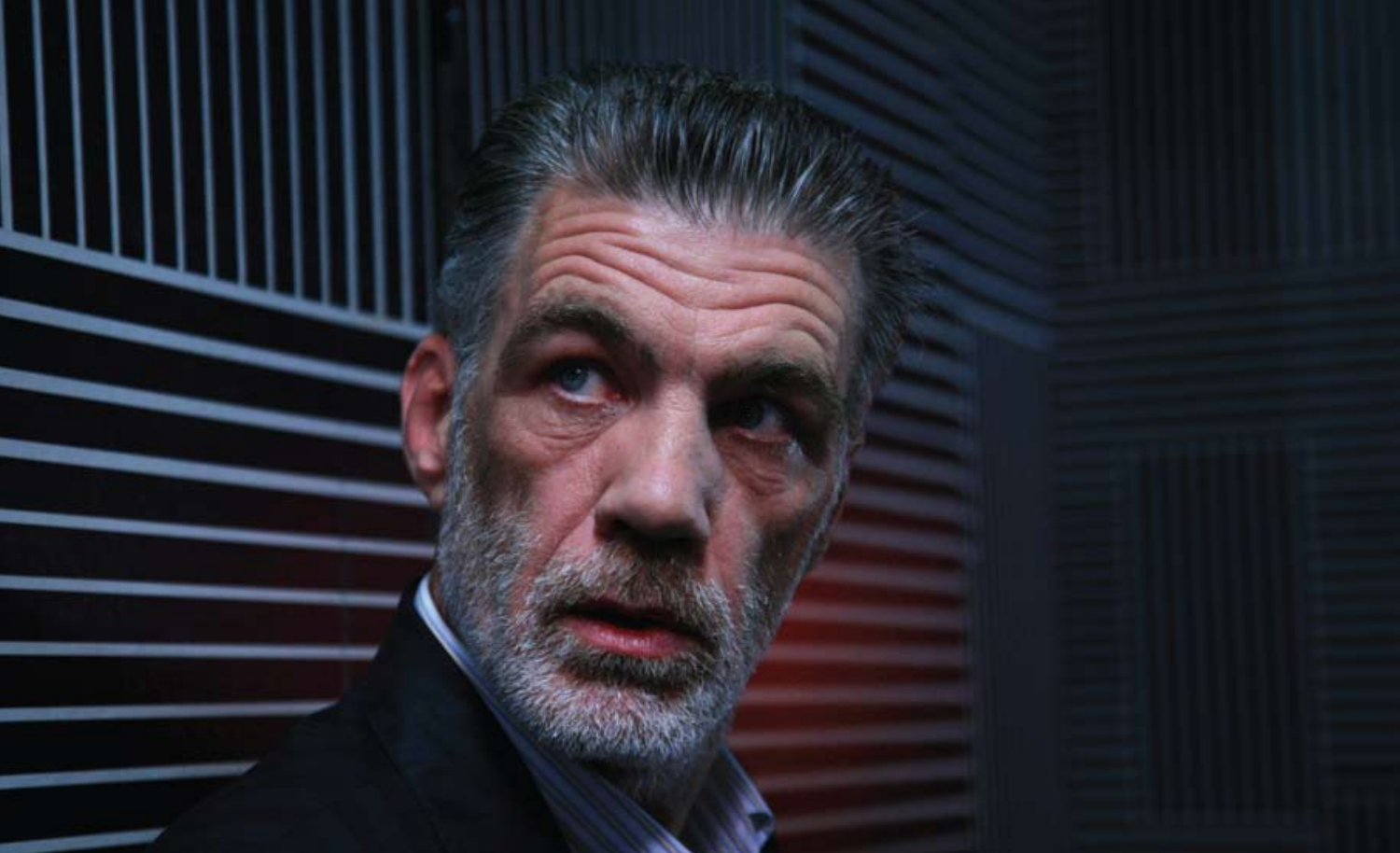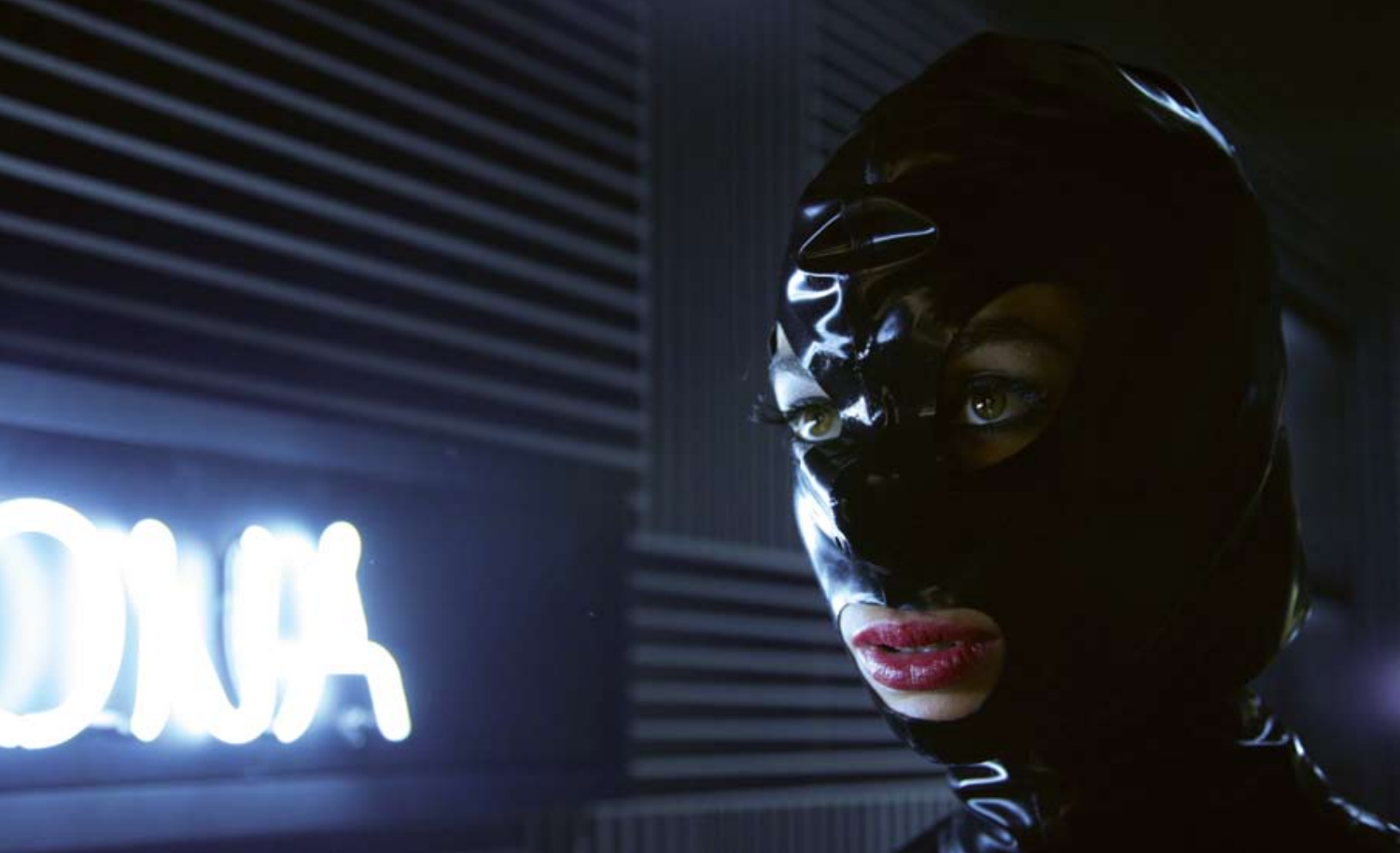### **Gábor Kovács about Bibliotheque Pascal**

#### When did you first see a film directed by Szabolcs Hajdu?

G.K.: About 5-6 years ago at one of the National Film Festivals where I saw the film Season and Tamara one after the next, and this was when I decided that I would like to make a film with these guys.

#### How many times have you worked with Szabolcs and which of his films did you like most?

G.K.: This is the second time I worked with Szabolcs after making White Palms. I like every one of his films, but perhaps White Palms is my favourite.

#### In your opinion what is Szabolcs's approach to film-making?

G.K.: Every one of his films radiates his talent and the intent that he definitely has an opinion about the world. The lack of screenplays and the way in which the directors themselves actually write the screenplays are in my view serious problems in Hungarian cinematography. Szabolcs is an exception in this regard; he is an excellent writer, which is why the film unfolds before our very eyes when reading the script, especially because we are familiar with his style and way of thinking.

He even knows who to select for his ideas to get through to the audience and is always great at choosing the right actor.

#### What do you remember about the shooting?

G.K.: The location in Mures and especially the market scene had a special ambiance, similarly to scenes shot inside the Pascal. The most memorable scene was the night scene in Liverpool when we shot the scene coming out of the Pascal in the freezing cold and all of the actors were almost naked, however, managed to avoid coming down with a bout of pneumonia, since the film made us burn from the inside.

#### What is your opinion about the artists' work?

I find it important to mention the fabulous and disciplined team and especially the cameraman Andris Nagy, who perfectly created the film's imagery.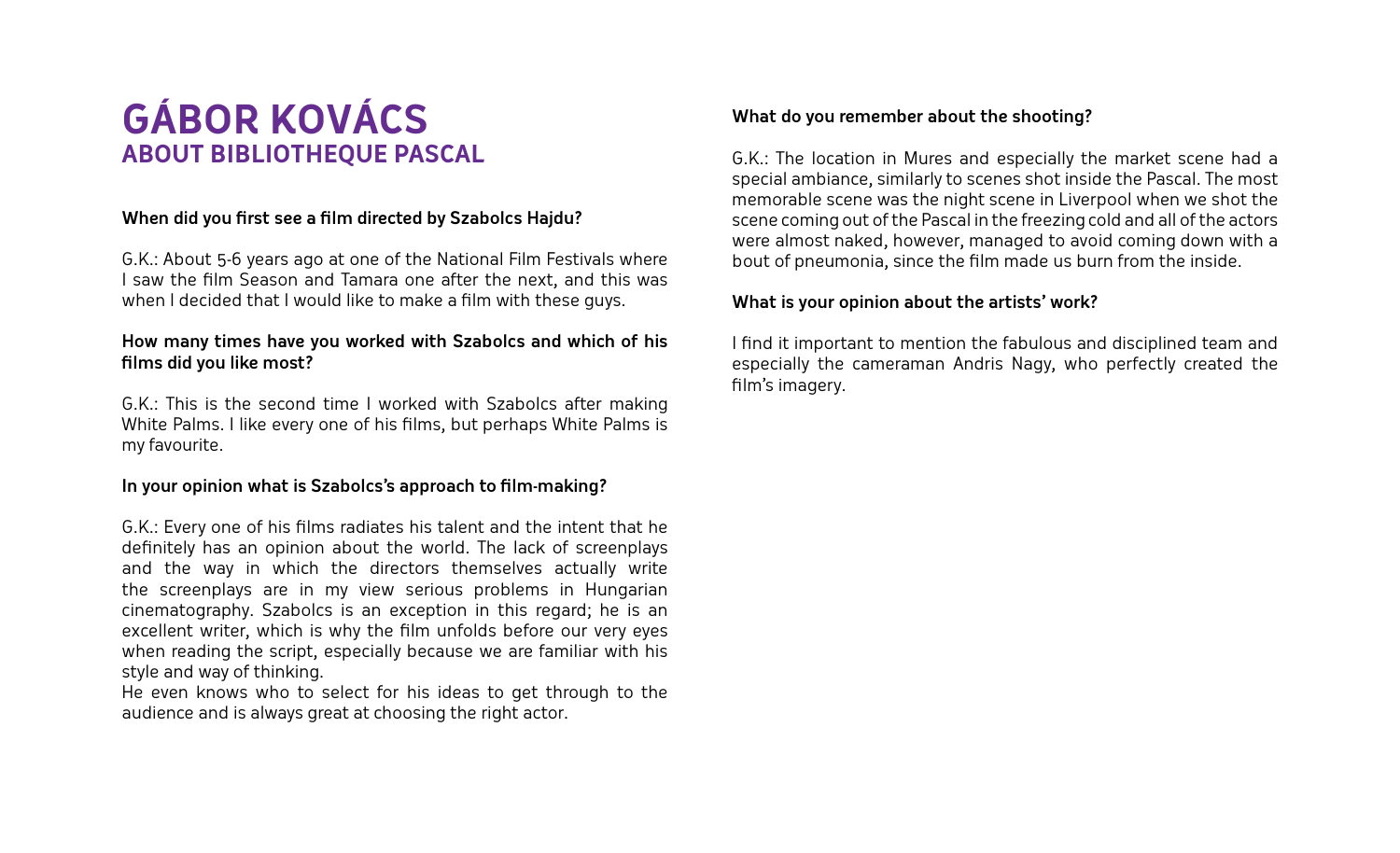### **Iván Angelusz about Bibliotheque Pascal**

#### How did you meet Szabolcs?

 $IA: At the turn of the million limit more some friends and went to$ the cinema. We definitely wanted to see a Hungarian movie, so we decided to choose the first film of an unknown director. And this was Sticky Matters. Some of my friends were baffled by the scenes; however, we undeniably continued to discuss the film for hours after we left the cinema. I was under the influence of the very special tone and imagery of the film for many days.

We founded a film production company in 2002 with young artists studying in the "notorious" Simó-class, with the ultimate aim of finding a common cultural home for the generation we represent by uniting and searching for some sort of moral and ideological common ground. This was a special venture. 12 of us founded this business venture, not exactly in a capitalist fashion. To be a bit cheeky, we chose the name Katapult Film to suggest that our company would like to launch an assault against old and crumbling structures and "fortified castles". We have since naturally lost much of this vigour. Only one signature was missing to submit the articles of association, and that was Szabolcs's signature, who at the time was working on various theatre projects in Transylvania, Romania. He was the only person in the class I had never met personally. We were very much in a rush. Then I found out that Szabolcs would definitely be attending an event organised at one of the art cinemas in Budapest. And there he was at the counter, a boy with messy hair who looked much younger than his age and who signed the papers on a beer coaster without reading or going over any of the documents.

#### In your opinion, what is Szabolcs's approach to film-making?

 $IA:$  Szabolcs is an absolute maximalist. It is difficult to convince him on the grounds of simple, materialistic arguments. On many occasions, he continues to believe and clings onto things we have long abandoned or which seem impossible to us from a producer's angle. He doesn't believe in losing the ball, which often causes tedious moments. It is most certain that this power to convince and this faith are among the greatest seals of his talent.

#### How does B. P. rate in relation to the director's earlier films?

I.A.: BIBLIOTHEQUE PASCAL is a truly unique film, however, still bears traits characteristic of the work of Szabolcs Hajdu. Many of the themes portrayed in White Palms focusing on Eastern European existence or the wide horizons of freedom suddenly opening up re-emerge in B.P. However, White Palms is more realistic and is largely based on real-life events. As regards its style, Bibliotheque Pascal retains much of the audacity of Sticky Matters and the magic of Tamara; however, this film definitely creates a new visual language.

#### What do you think about his earlier films; since when have you been following his work?

I.A.: We became quite close during the editing of Szabolcs's second film, Tamara. Szabolcs and the editor often invited me to show where they are up to in the seemingly everlasting editing process. I was taken aback by his continuous persistence with which he tried out the most diverse possible range of music, combinations, cues, as well as the way he believed in them, and then suddenly decided against them.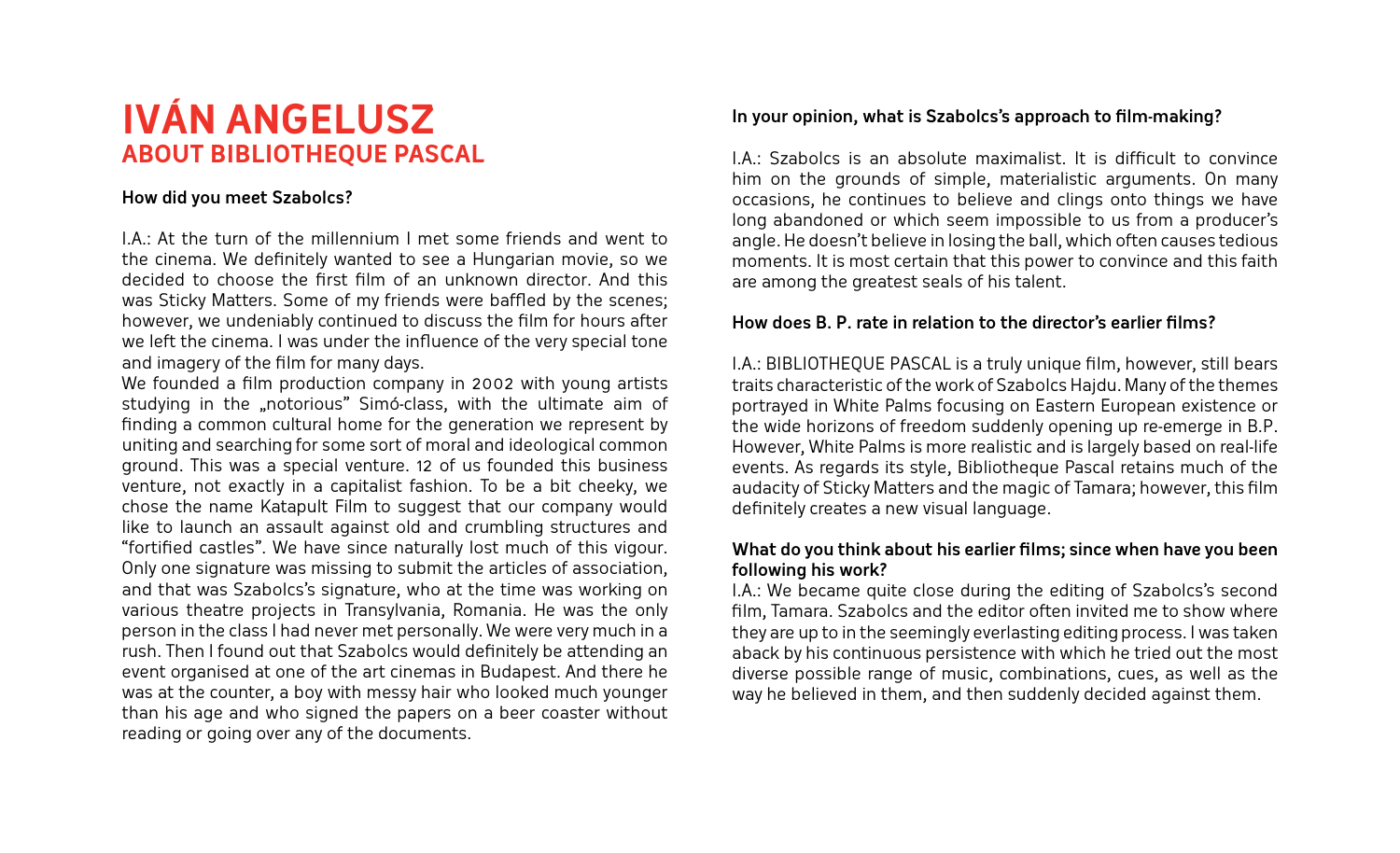Tamara was eventually finished and is still one of my favourite films today. The first time I saw the final version I immediately felt that I am dealing with an extremely talented artist.

We then worked together on his next film, White Palms. This was when I irrevocably committed myself to film production. I am incapable of being objective about this film, which for me is perhaps the most important Hungarian film ever made. This is what inspired me, i.e., to work with Szabolcs once again.

#### What do you think about the lead actors in B. P.?

I.A.: This role is definitely Orsolya Török-Illyés' most brilliant piece of acting.

Razvan Vasilescu, Andi Vasilianu and Oana Pellea are very convincing and their exceptional performance is indeed worthy of Romanian cinematography.

#### What do you remember about the shooting?

I.A.: It was the most gruelling shooting I ever experienced. I don't mind that it is all over.

#### Which was the most typical location?

I.A.: I best enjoyed the seaside scenes. With its undeniable beauty and awkward post-communists chaos, the Romanian seaside proved a matchless choice.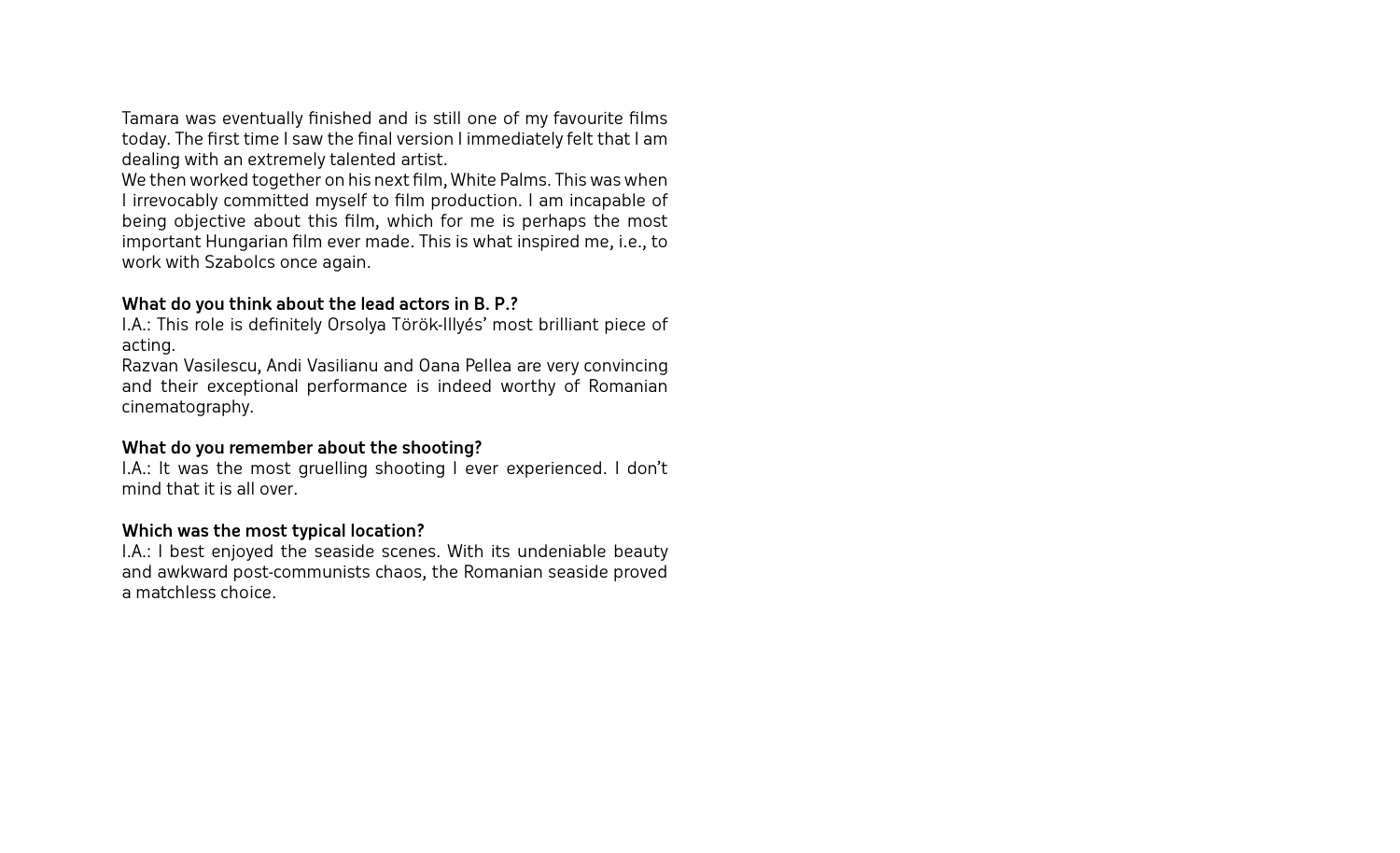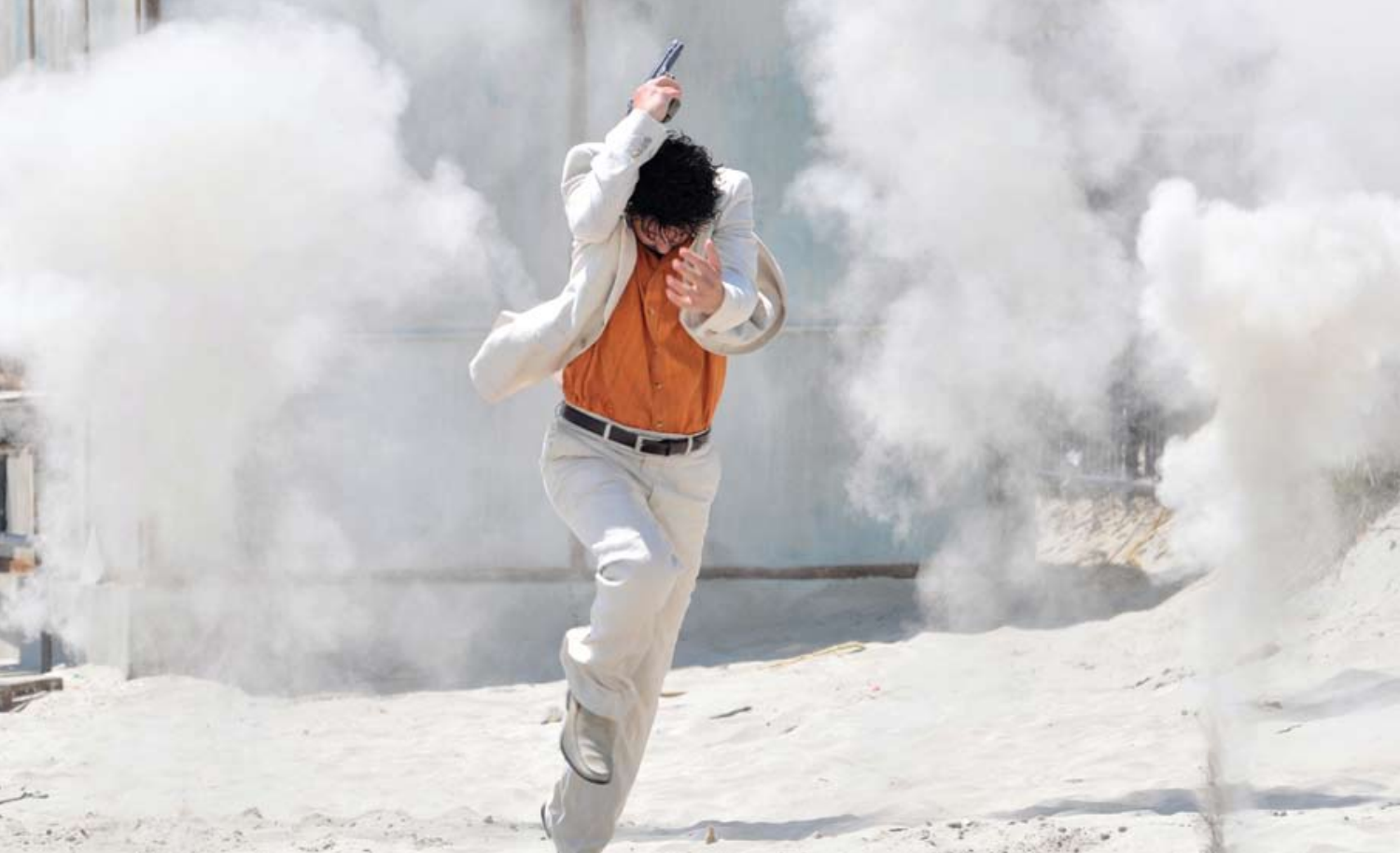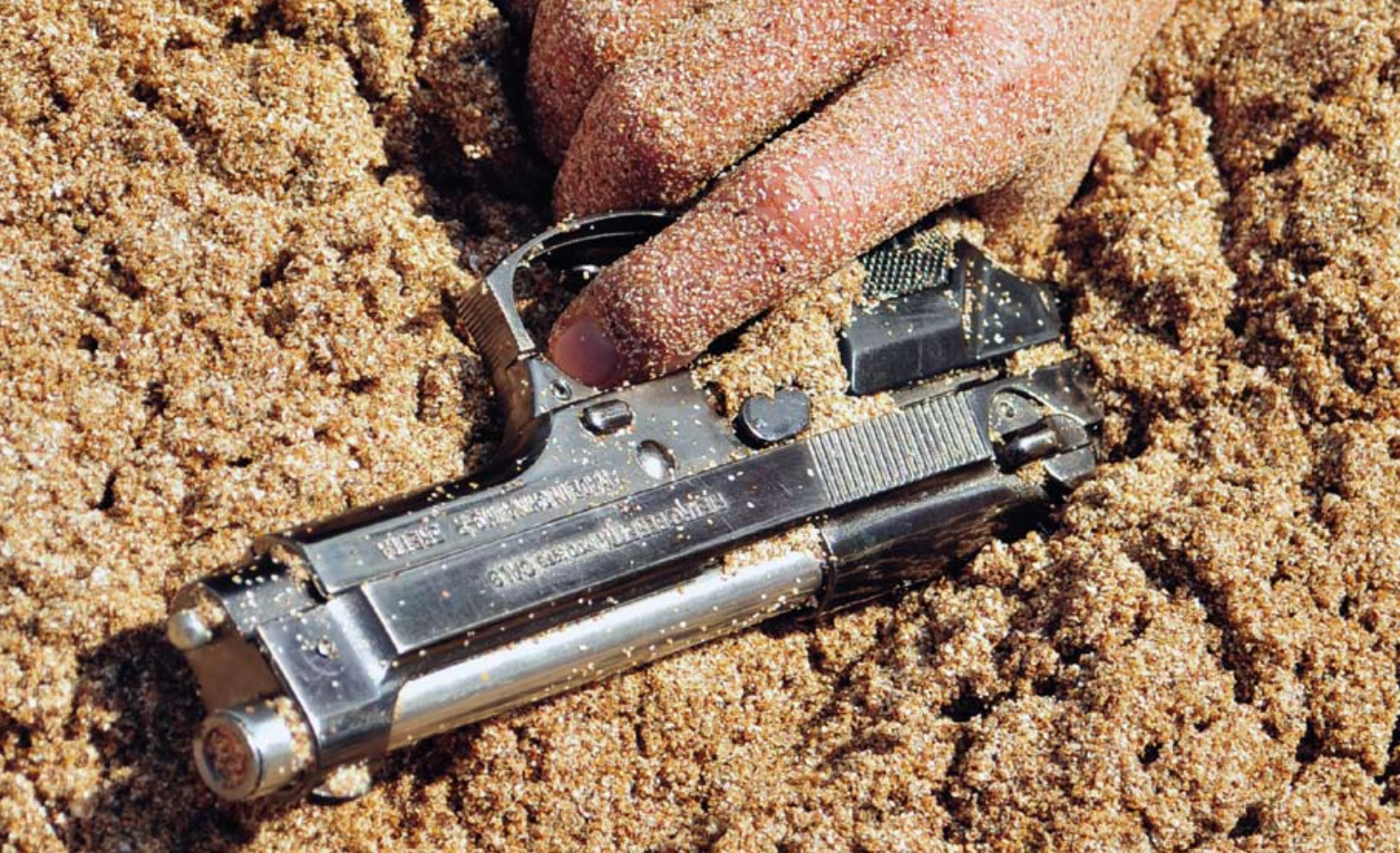### **Filmpartners Company Profile**

Filmpartners was founded in 1993. The company is one of the largest private financiers and private fundraisers for Hungarian feature films. In addition to co-producing Delta, they produced White Palms by Szabolcs Hajdu (Director's Fortnight 2006 and Special Jury Prize Karlovy Vary), Overnight by Ferenc Török (2007), Black Brush (Grand Prize 36th Hungarian Film Festival and Thessaloniki Film Festival 2004).

### **Katapult Film Company Profile**

Katapult Film Ltd was founded in 2002 by members of the intellectual workshop of Sandor Simo, the outstanding filmmaker and teacher. After graduating from the College of Film and Theatre Arts in 2000 the eight directors and two editors decided to continue their collaboration as professionals, inviting two producers to handle the business side. Katapult boasts some of the best young directorial talent in Hungary. The company's main activities are experimental, feature films, shorts, commercials and documentary making. Up until now, Katapult Film has produced eight feature films, several shorts, documentaries and animations.

### **gilles mann filmproduktion company profile**

Based in Germany, Cologne, gilles·mann filmproduktion develops and produces both national and international motion pictures made for TV or theatrical release.

The ambition is the creation of entertaining programs by means of sophisticated stories and strong emotions with the prospect of a responsive and numerous audience.

Managing partners are Marco Gilles and Daniel Mann. Short films produced by Mann and Gilles in the course of their studies at the Filmakademie Baden-Wuerttemberg have been successfully presented at more than 350 film festivals in more than sixty countries, including Cannes, Berlin and Venice and have won numerous awards. The corporate film JUST IN TIME, produced by gilles·mann filmproduktion in association with teamWorx, won the "Deutscher Wirtschaftsfilmpreis" and was awarded the Gold Medal, as well as the Grand Jury Award by the New York Festivals.

FUGITIVES (working title), a two-part mini-series directed by Andreas Linke and produced by Daniel Mann und Marco Gilles in association with teamWorx for the German network Pro Sieben is currently in post-production.

As freelance producers, Marco Gilles and Daniel Mann also aquire and coproduce international motion pictures on behalf of MMC Independent, an affiliate of the major Studio MMC in Germany, Cologne. First project of the joint venture was the film CHÉRI, directed by Stephen Frears from a screenplay by Christopher Hampton, with Michelle Pfeiffer and Rupert Friend in the lead roles. CHÉRI was in competition last year's Berlinale and distributed worldwide by Pathé.